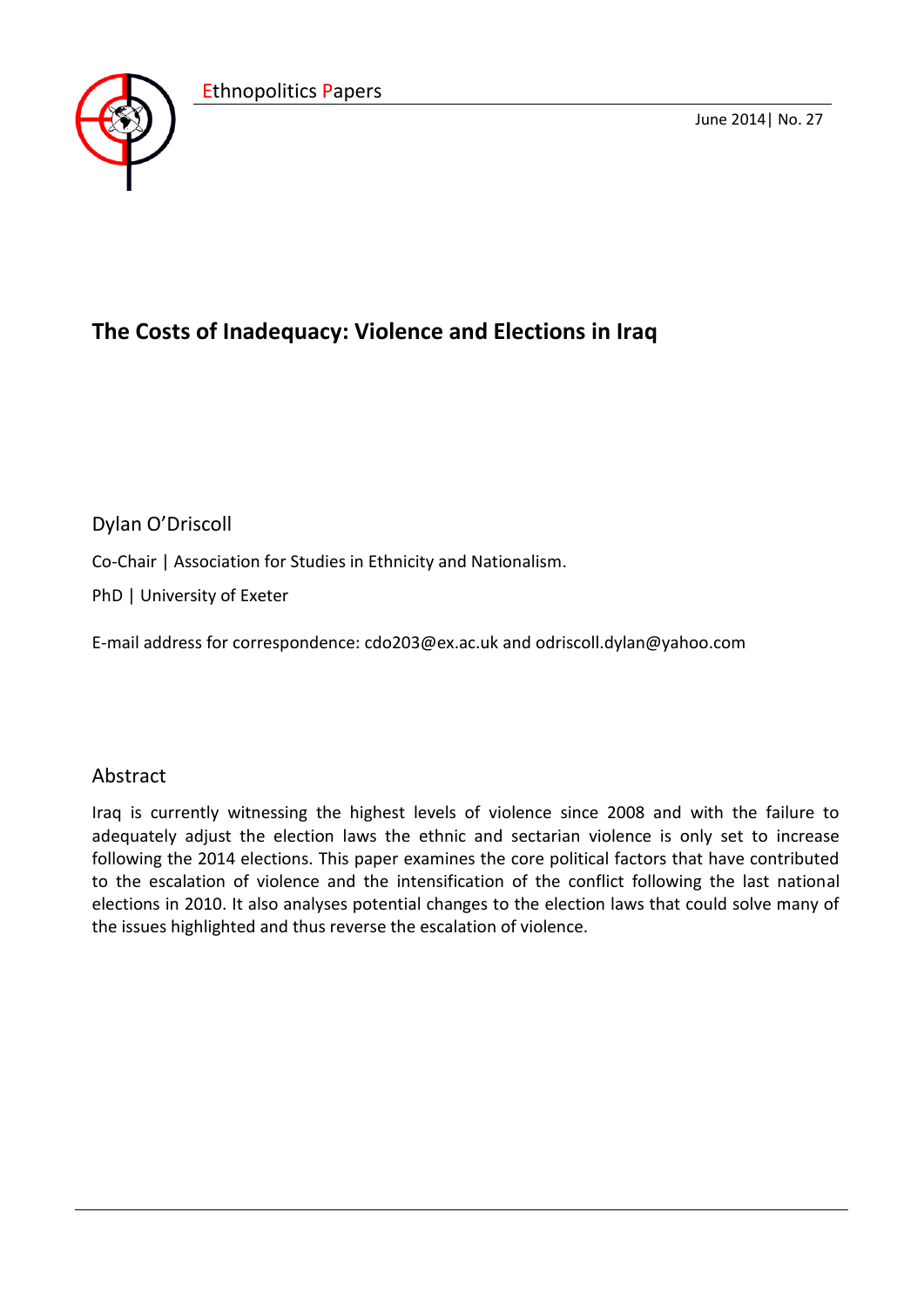ISSN: 2048-075X

Ethnopolitics Papers is an initiative of the Exeter Centre for Ethnopolitical Studies and published jointly with the Specialist Group Ethnopolitics of the Political Studies Association of the UK.

Edited by Aneta Brockhill, the University of Plymouth Dr Gareth Curless, the University of Exeter

We welcome contributions and comments on Ethnopolitics Papers to [g.m.curless@exeter.ac.uk](mailto:g.m.curless@exeter.ac.uk) and [aneta.brockhill@plymouth.ac.uk](mailto:aneta.brockhill@plymouth.ac.uk)

Ethnopolitics Papers are available online at http://www.ethnopolitics.org/ethnopoliticspapers.htm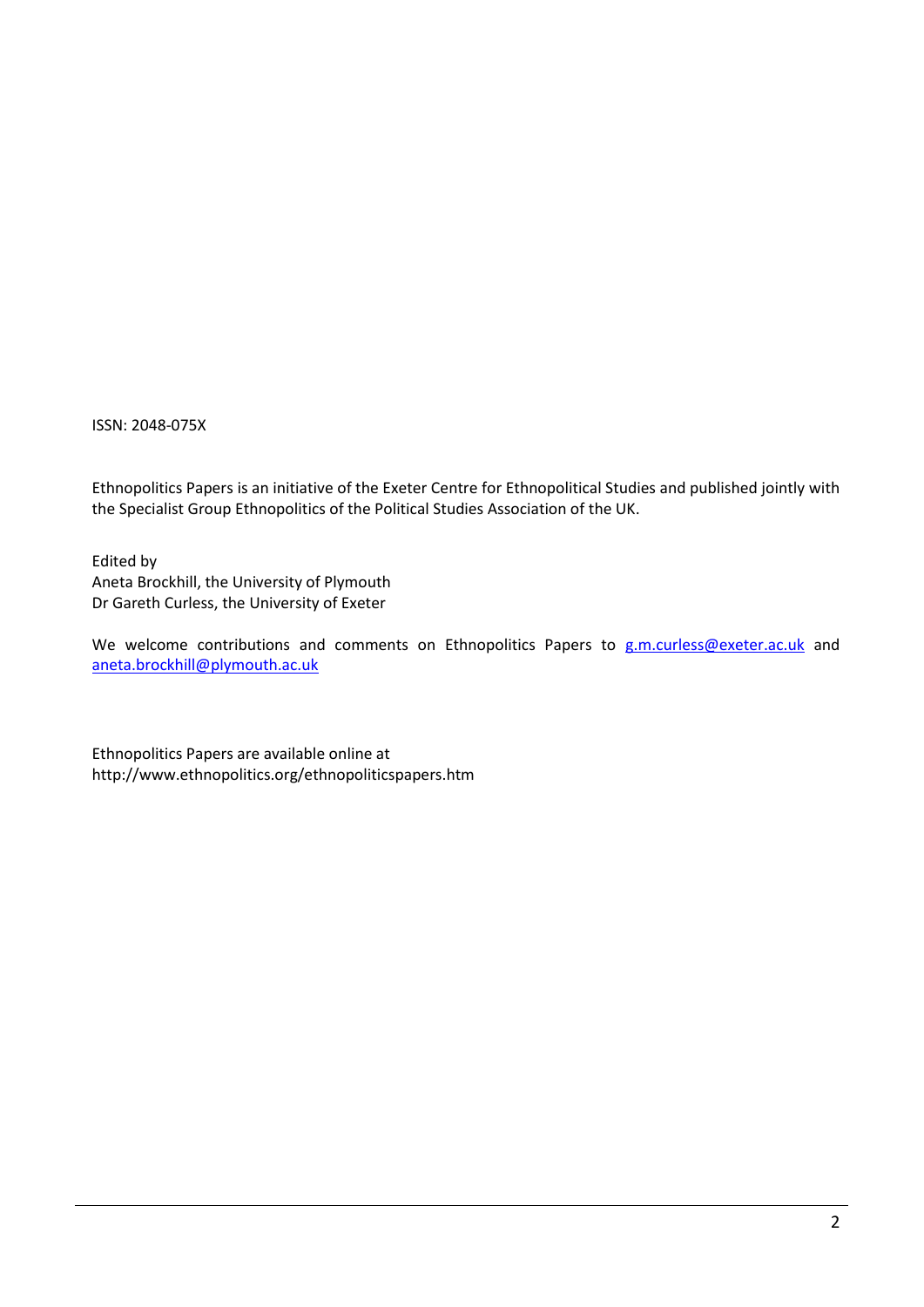#### **1. Introduction**

There are many issues with the current electoral system in Iraq and this has resulted in political instability, which can be regarded as a contributing factor in the intensification of ethnic conflict in the country (UN, 2013a).<sup>1</sup> As it stands, the electoral system allows for coalitions to be created following the elections. This not only takes an immense amount of time but effectively it prevents the people of Iraq from electing the government, as the winning party does not necessarily elect the prime minister (al-Jazeera, 2010; Visser, 2010). Following the 2010 elections, many issues arose that can be attributed directly to the system used to form the Iraqi cabinet. These included: Iraq being without a president for an extended period of time; the vice-president living in exile after being sentenced to death; a host of al-Iragiya<sup>2</sup> ministers resigning; boycotts of parliament by both Kurds and al-Iraqiya; and the Prime Minister, Nuri al-Maliki, who is also the Minister of Defence and the Minister of Interior, attempting to extend his power while his own party battled with fellow Shiites, the Sadrists. $3$  Political instability following the 2010 elections has been compounded by rising conflict. In Kirkuk, the Iraqi army and the Kurdish Regional Government's (KRG) army – known as the *peshmerga –* have been on the brink of war since late 2012. Furthermore, the Kurds and the government in Bagdad are in disagreement over oil deals. Yet, no changes have been made to the electoral system and four years on following the 2014 national elections, Iraq is once again without a government as politicians attempt to negotiate their way to power.

The main aim of this paper is to propose an option to replace the current electoral system in Iraq, which can be seen as responsible for the ongoing ethnic tensions. This paper argues that in order to minimise the impact of the political instability not only on Iraq but the wider region, a new

<sup>&</sup>lt;sup>1</sup> For more information on the political instability in Iraq see: Brinker, Garrett and Nigel Cory (2014) 'Violence, Distrust, and Instability: Iraq's Future in Uncertain Times,' *Georgetown Public Policy Review,* [Online], Available: <http://gppreview.com/2014/03/13/violence-distrust-and-instability-iraqs-future-in-uncertain-times/> [15 May 2014]; Katzman, Kenneth. (2014) 'Iraq: Politics, Governance, and Human Rights.' *Congressional Research Service Report.* No. RS21968. Please also note that this paper was written prior to the events of June 2014.

 $<sup>2</sup>$  Al-Iraqiya is the coalition that won the most seats in the 2010 national elections. They are secular and consist of both</sup> Sunnis and Shiites.

<sup>&</sup>lt;sup>3</sup> Shiite bloc led by the Muslim cleric Muqtada al-Sadr.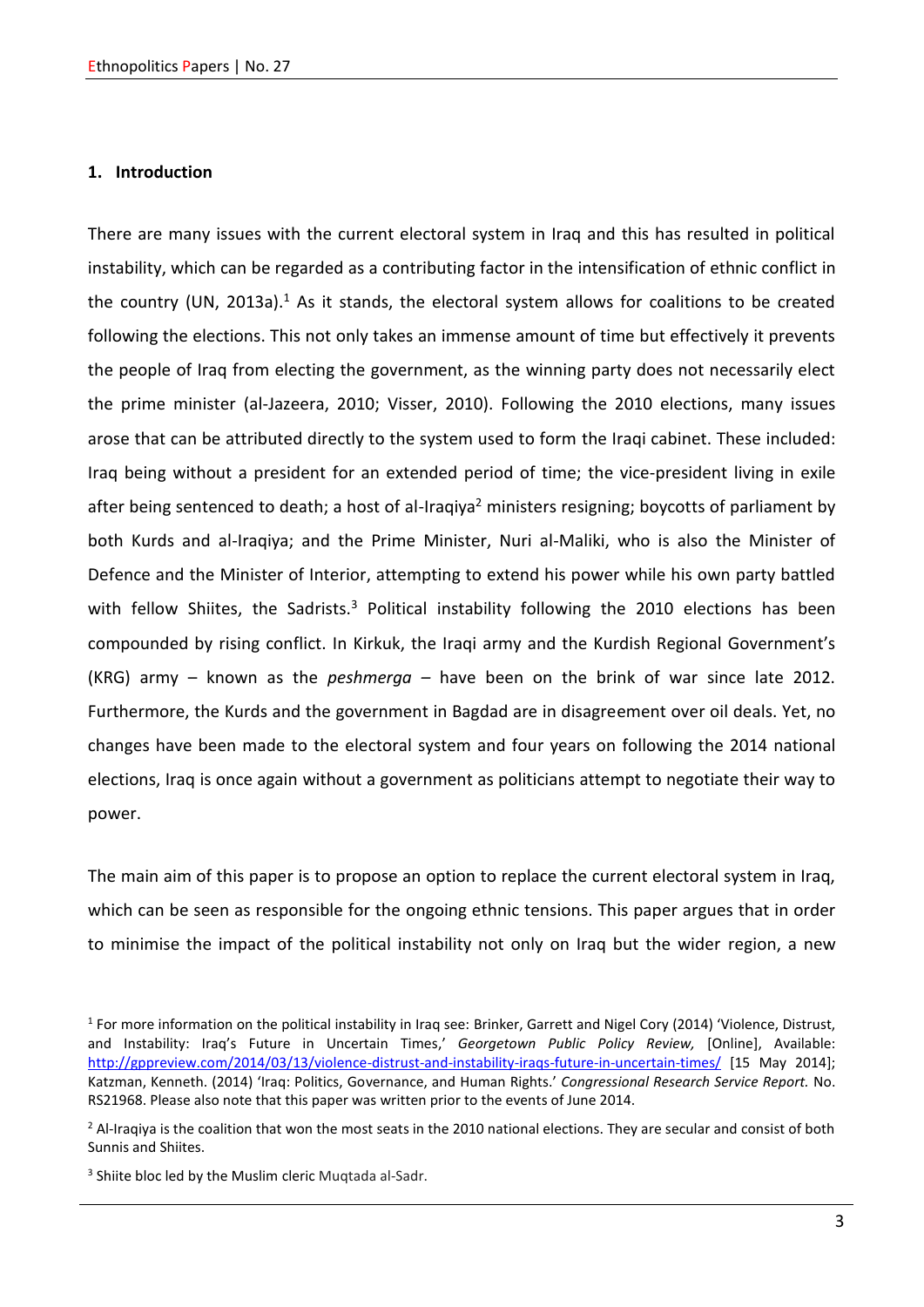process for deciding the government following the elections must be introduced and implemented. This paper will investigate the viability of allocating ministerial portfolios through Sequential Proportionality Rules (SPR), demonstrating how in the Iraqi case SPR would be a fairer and more efficient method for dividing the portfolios. This system would result in the immediate election of a government; would reward parties based on votes rather than political manoeuvring following the elections; would prevent individuals and parties from amassing power; it would also prevent boycotts or resignations from blocking the political system; and would allow for issues to be addressed in parliament rather than on the ground.

Prior to proposing a change to the electoral system, this paper will demonstrate the importance of this transformation by analysing the negative effect the current system has had on the population and politics of Iraq. Indeed, the results of the election process following the 2010 elections - with State of Law<sup>4</sup> electing the prime minister despite not winning the elections - are a major factor in the current Sunni uprising, which stems from opposition to Maliki's government. This paper will examine the two key events – the storming of the Hawija protest camp and the arrest of Iraqiya MP Ahmed al-Alwani under terrorism charges – that transformed the violence from a Sunni uprising against the central government to violence perpetrated by the state against the Sunni population. Additionally, the paper will examine the main factor that brought the *peshmerga* and the Iraqi army to the brink of war – the creation of the Dijla command. It will also investigate a closely connected issue with regard to the relationship between the Kurds and the central government: the disagreement between the two sides over the implementation and interpretation of the hydrocarbon laws.

The development of a new electoral system for Iraq is paramount, as it is extremely important for the stability of the Middle East that Iraq does not erupt into all-out ethnic conflict, as this would reverberate beyond its borders and aggravate violence in an already unstable region. Furthermore, with the events since 6 June  $2014<sup>5</sup>$  – with the Islamic State of Iraq and the Levant (ISIL) taking control of further territory in Iraq – the country is at a precipice. Now more than ever,

<sup>4</sup> A Shiite Iraqi political coalition led by Nuri Maliki.

<sup>&</sup>lt;sup>5</sup> This article was written prior to these new developments.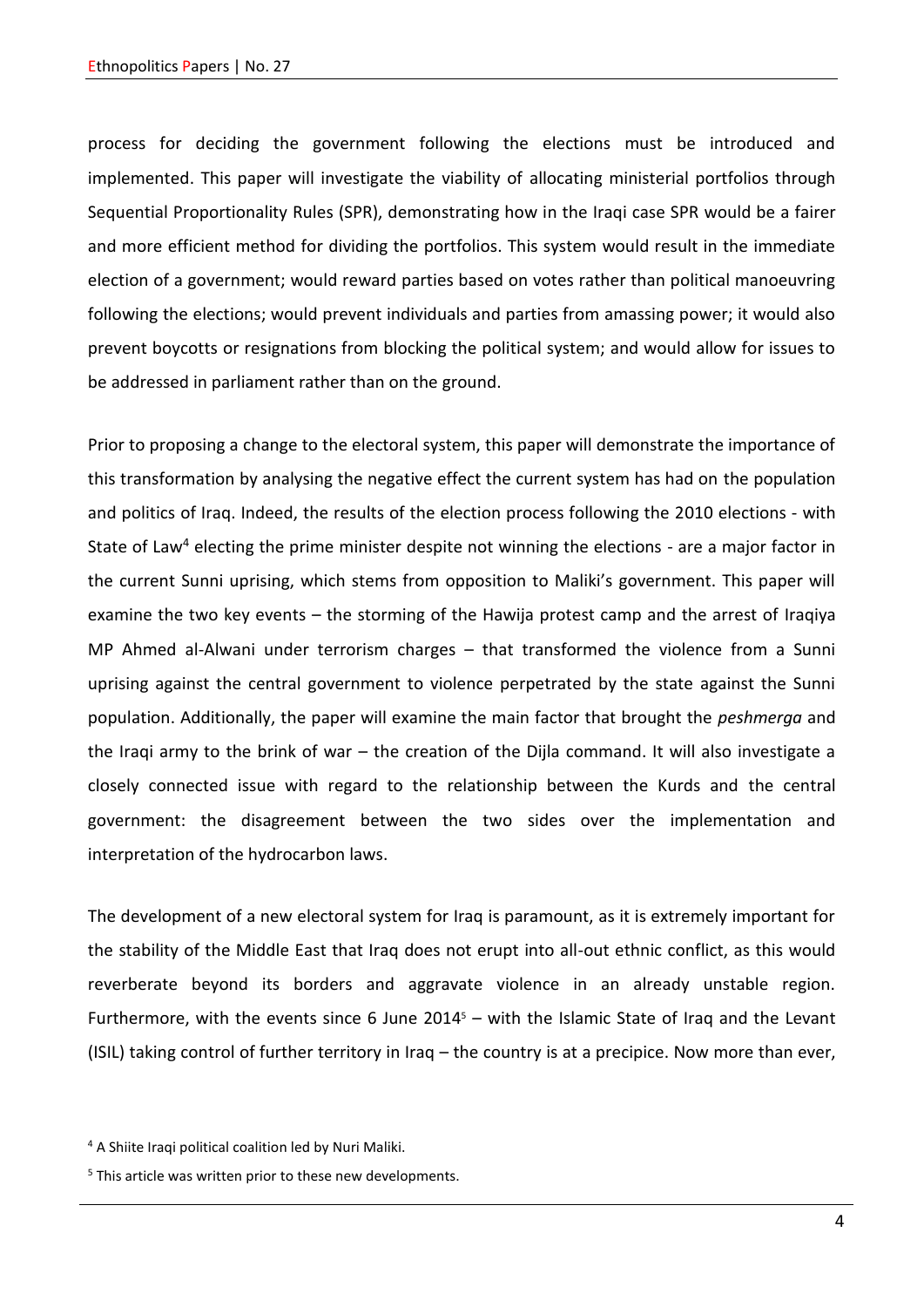it is crucial that the issues with the central government that are responsible for the increase in violence are resolved (Knights, 2014).

#### **2. Intensification of Sectarian Violence**

Maliki's amalgamation of power and the actions he has carried out without parliamentary approval – such as the creation of the Dijla Command – have effectively nullified the so-called 'power sharing' arrangements that the government was built on. The discontent with Maliki's governance led to widespread protests from Sunnis across Iraq beginning in 2012 (BBC Monitoring, 2012d). This has further hindered the governance of Iraq, as both Kurdish and Sunni politicians have boycotted cabinet meetings to show support for the protestors (Markey & Aseel, 2013). Furthermore, the Sadr movement<sup>6</sup>, the Kurdish parties and al-Iraqiya have all made statements in opposition to Maliki and what they regard as his authoritarian government (*Aswat al-Iraq*, 2013a).<sup>7</sup>

The mounting tensions within Iraq has led to sectarian violence between Sunni and Shiites across the country and the very real threat of civil war. A major turning point, which was responsible for a drastic escalation in violence, was when on 23 April 2013, the Dijla Command raided the Hawija protest camp claiming that they were looking for wanted suspects and clashes between the protestors and the army ensued. In the resulting violence at least 28 people were killed and more than 70 were injured. The violence was largely condemned by the Sunni bloc, as well as by the Sadrists and the Kurds (Tawfeeq & Abedine, 2013). With tensions between Sunnis and Shiites already at a high level, the strain created by yet more protestors being killed<sup>8</sup> left the whole country fearing that Iraq was on the brink of civil war. As a result of this incident violence

<sup>&</sup>lt;sup>6</sup> Although the Sadr Movement are often aligned with Maliki, politically they do like to demonstrate to Maliki that he is in need of their support. Their support of protests did not however stop them from taking up ministries once Iraqiya had resigned them.

<sup>&</sup>lt;sup>7</sup> Part of this is related to the arrest of nine guards, under alleged terrorism charges, belonging to the finance minister, Rafa al-Essawi, who is a leading member of the al-Iraqiya bloc (Faraj & Abduljabbar, 2012).

<sup>8</sup> On 25 January 2013 Iraqi troops opened fire on Sunni protesters in Falluja killing at least seven civilians and injuring many more (Adnan, 2013). On 8 March 2013 a protestor died in Mosul after the security forces yet again opened fire on protestors (Xinhua, 2013a). On 19 April 2013 a protestor was killed and several were injured when the army, under the Dijla Command, opened fire on the Sunni protest against Maliki in the Hawija district of Kirkuk (National Iraqi News Agency, 2013c).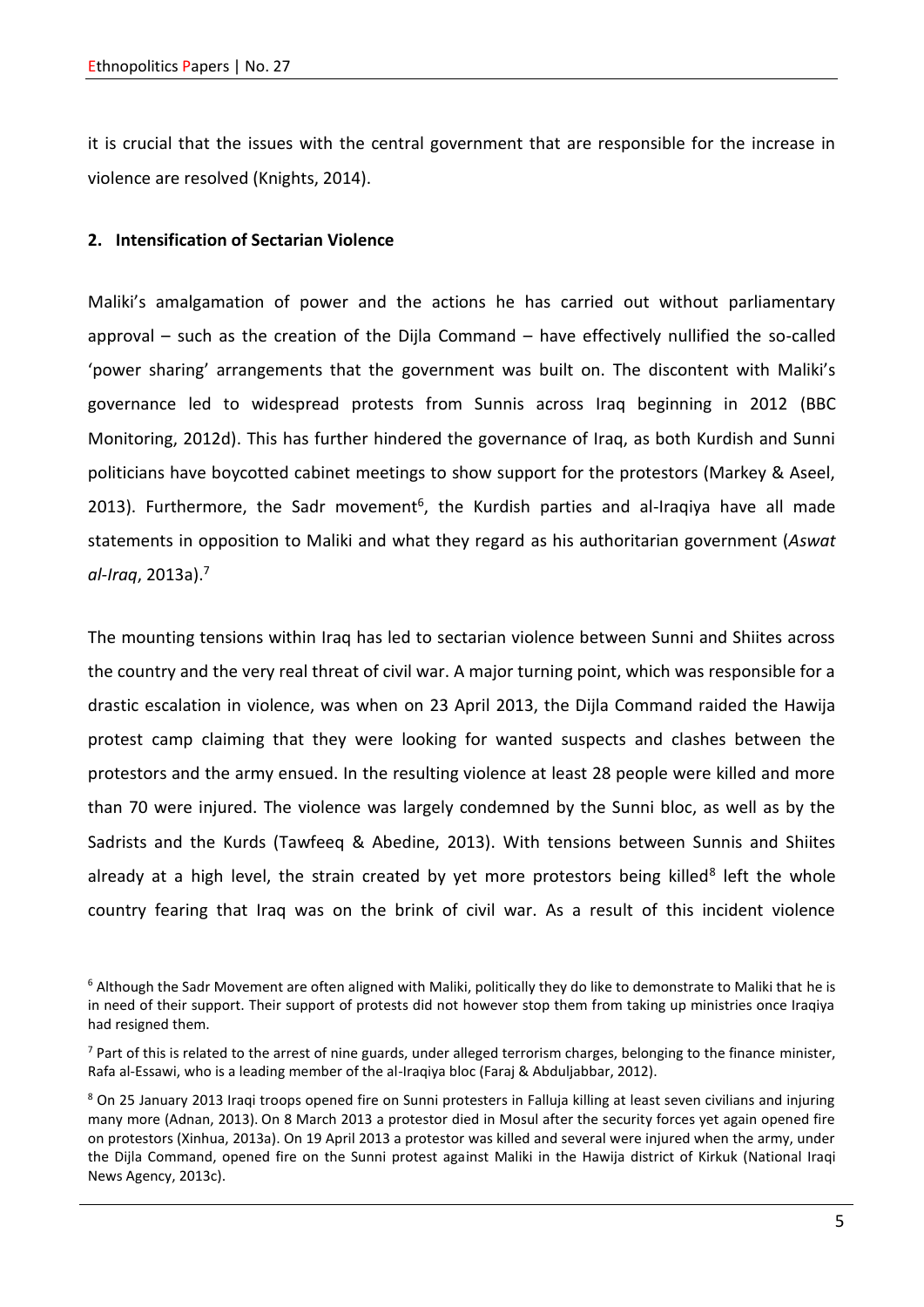continued for several days, with both Sunni and Shiites being targeted, and resulted in more than 200 people being killed.<sup>9</sup> Consequently, April 2013 was the deadliest month in Iraq since June 2008, with 712 people killed and 1,633 injured (UN, 2013a).

Al-Iraqiya list member, Hamid al-Mutlaq, criticised the army's actions in the protests and called for them to withdraw from the cities and to return to the borders where he claimed they belong (BBC Monitoring, 2013a). At the same time, as the violence continued in Iraq the attacks became more sectarian in nature with both Sunni and Shiite mosques being increasingly targeted (Salaheddin, 2013c; Griffis, 2013b). The storming of the Hawija camp created real anger amongst the Sunni populace and was responsible for a major increase in violence in 2013. A total of 8,868 people were killed according to the UN in 2013, thus making it the deadliest year in Iraq since 2008 (Harding, 2014).

Towards the end of 2013 and the beginning of 2014 the Sunni uprising gained further momentum. Anti-government protests in the Sunni-majority Anbar province intensified with protestors threatening violent action following the arrest of Iraqiya MP Ahmed al-Alwani under terrorism charges. On a raid on his home, in December 2013, 6 people were killed, including Alwani's brother, and a further 18 were injured (Al Jazeera, 2013a). When Iraqi forces attempted to break up the protest camp in Ramadi on 30 December 2013 a battle between protestors and the army erupted, in which at least 13 people were killed. As a result of the government's actions in Anbar, 44 Iraqi MPs announced their resignation (Al Jazeera, 2013b). In early January, the al-Qaeda-linked Islamic State of Iraq and the Levant (ISIL) took control of Fallujah and Ramadi, which resulted in armed battles between ISIL and the Iraqi Army (Al Jazeera, 2014a). Although the security forces managed to regain control of Ramadi, they were prevented from entering Fallujah by the Sunni tribes, and thus the ISIL managed to gain complete control of the city. As a result, the Iraqi army began shelling Fallujah from their base outside the city, thereby escalating the level of violence directed at Iraqi citizens by the central government. (Al Jazeera, 2014b).

<sup>&</sup>lt;sup>9</sup> For examples of the violence following the storm of the Hawija protest camp see: Schreck, 2013a; Al-Salhy, 2013; Dunlop, 2013a.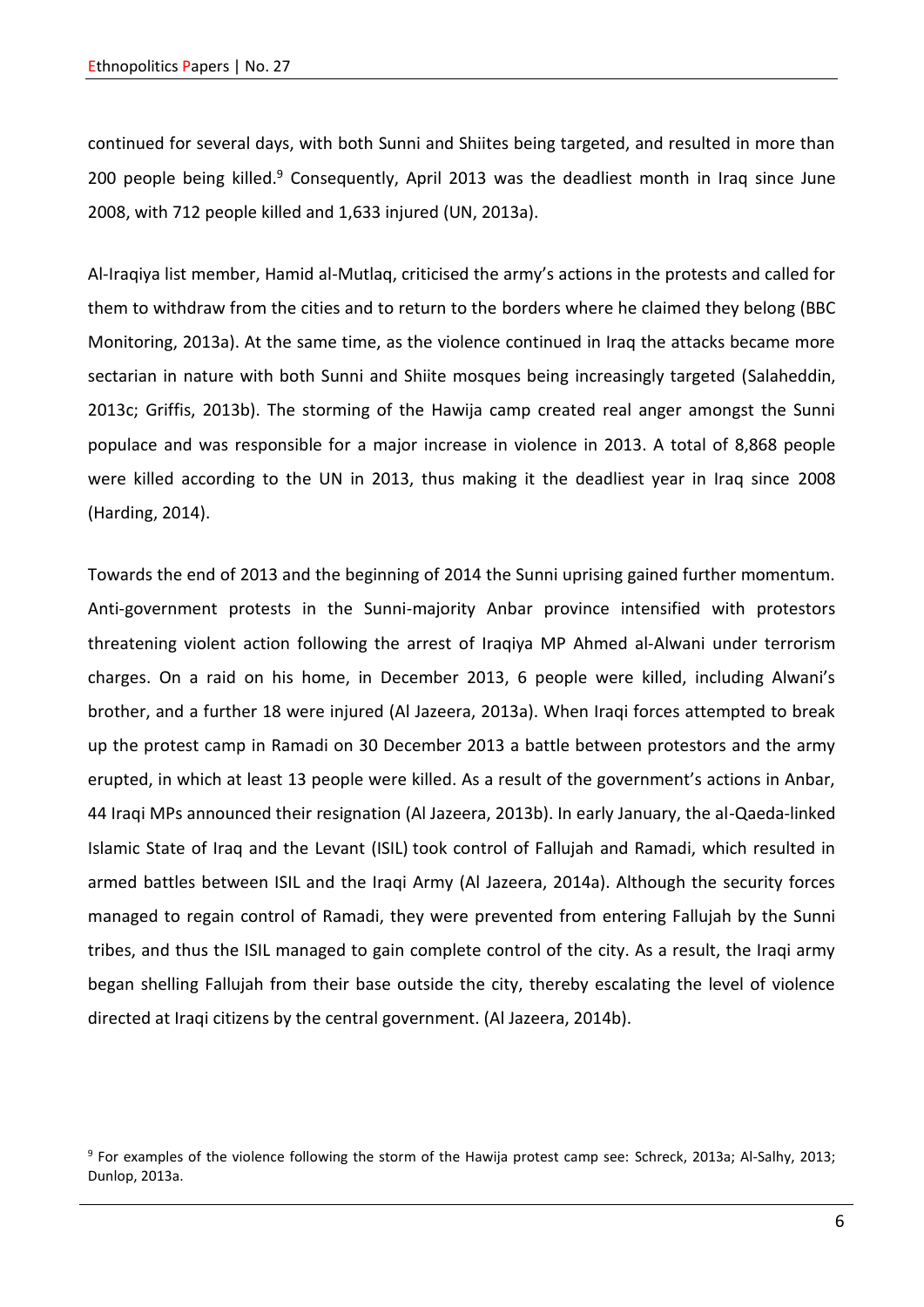However, despite months of continued shelling and armed attacks from the Iraqi army the ISIL managed to maintain control of Fallujah and gain further control of army positions and as of June 2014 the Iraqi army is yet to defeat them (Al Jazeera, 2014c; Cockburn, 2014). The current rebellion in Anbar, following the arrest of Alwani, has led to the death toll remaining high in Iraq in 2014 following a violent 2013. According to the Iraqi government the death toll for January, February and March is 1,013, 790 and 1,004 respectively (Agence France-Presse, 2014).

#### **3. Issues with the Iraqi System of Governance**

The sectarian violence is being caused by the other factions' fear that Maliki is making a grab for power and attempting to return Iraq to a dictatorship. This began with the trial of Sunni Vice President, Tariq al-Hashimi, who fled first to the KRG and then to Turkey and was later sentenced to death in his absence. The Sunnis were further incensed by the arrest of the bodyguards of Sunni Finance Minister, Rafie al-Issawi, on terrorism charges.

Similarly, the Kurds were angered when Maliki sent his troops to Kirkuk in 2012, as very few believe that the purpose of these troops are to fight terrorism and rather believe that Maliki is preparing to take control of Iraq by force. The KRG Foreign Relations Minister has questioned Maliki's actions:

The Iraqi army today is not in a very good shape, but the logic of the use of military to sort out political difference internally this is unconstitutional and this is not allowed and we will not accept it. If this becomes the pattern what is the difference between this and the former regime (Mustafa, 2013).

This indicates that both the Kurds and Sunnis fear that Maliki is accumulating power and getting ready to take the rest by force.

In spite of such objections, a vote of no confidence in Maliki was not possible, as this needs presidential approval and the president, Jalal Talabani has been in hospital following a stroke, the Sunni Vice President, Tariq al-Hashimi, is in exile and the remaining Vice President is a Shiite aligned to Maliki. Meanwhile, despite the formation of a coalition government containing all the ethnicities and sects, Maliki has formed a Shiite grand alliance and the Sunnis have formed their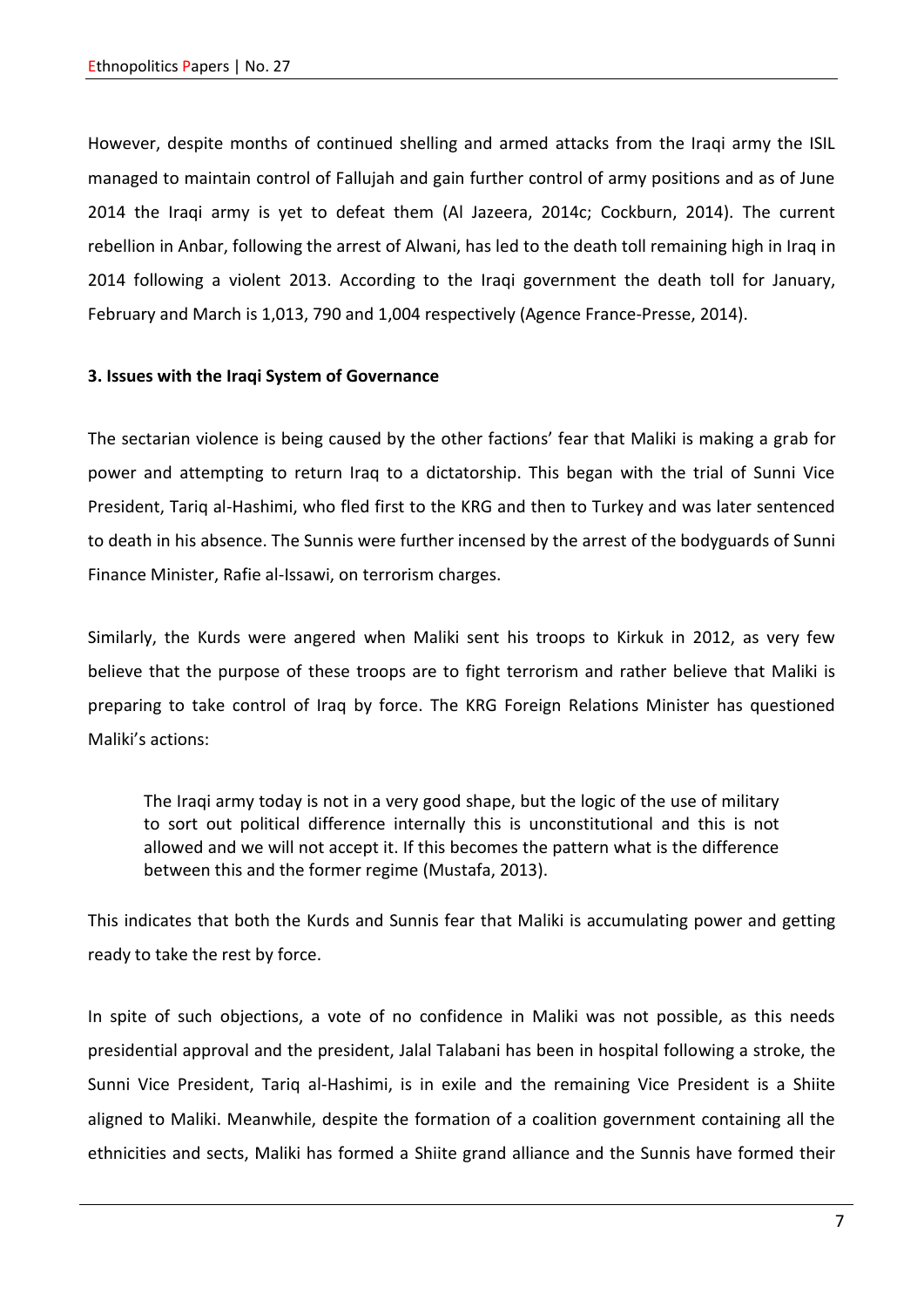own coalition and the Kurds have their own parliament in the KRG, thereby splitting Iraq along ethnic and sectarian divides (Gorzewski, 2013).

All these developments are facilitated by flaws in the Iraqi consociational power sharing model, as in an effective power sharing system it would not be possible to form alliances after elections, break alliances during the parliamentary term without facing consequences, or to hold more than one cabinet position. The use of corporate consociational methods in Iraq have helped to maintain Maliki's power and have prevented the political process from operating. The current system allows Maliki to continue unhindered and prevents opposing politicians from blocking him through political means. This has radicalised the population because they have seen no results from political means and, as a result, they have turned to violence as a method of displaying their discontent with the political process in Iraq. As discussed later in this paper, this can be rectified by adjusting the consociational system to a more liberal method that will encourage cooperation.

As a result of the sectarian divide in Iraq, which has been caused by the failure of the political system, Al-Qaeda is once again becoming a presence in Iraq and there has also been an increase in Shiite militias (Kagan, 2013). Many Sunnis and Kurds believe that Maliki is forcing those who oppose him out of office with terrorism and corruption charges, as he did with the chairman of the election commission, the head of the central bank, the Vice President and the Finance Minister. Furthermore, he postponed the Provincial elections on 20 April 2013 in the majority-Sunni western provinces of Anbar and Nineveh – in spite of the fact that the Independent High Electoral Commission had stated that all provinces, excluding the three Kurdish provinces and Kirkuk, were ready for the elections (UN, 2013c). The cancellation of the elections was opposed by Sunni politicians and the Sadrists, with critics arguing that it constituted another move for power by Maliki. This is because his party was unlikely to win many seats in the western provinces and preventing elections from taking place gave him time to further split the Sunni vote (Ingram, 2013b).

Consequently, Maliki has returned Iraq to sectarianism and very few Kurds or Sunni's trust him. They fear that since the US forces have left Maliki has been amalgamating power. As Salah Dalo, head of the Kurdistan Democratic Party (KDP) in Kirkuk, puts it: 'We voted for Maliki, but he lied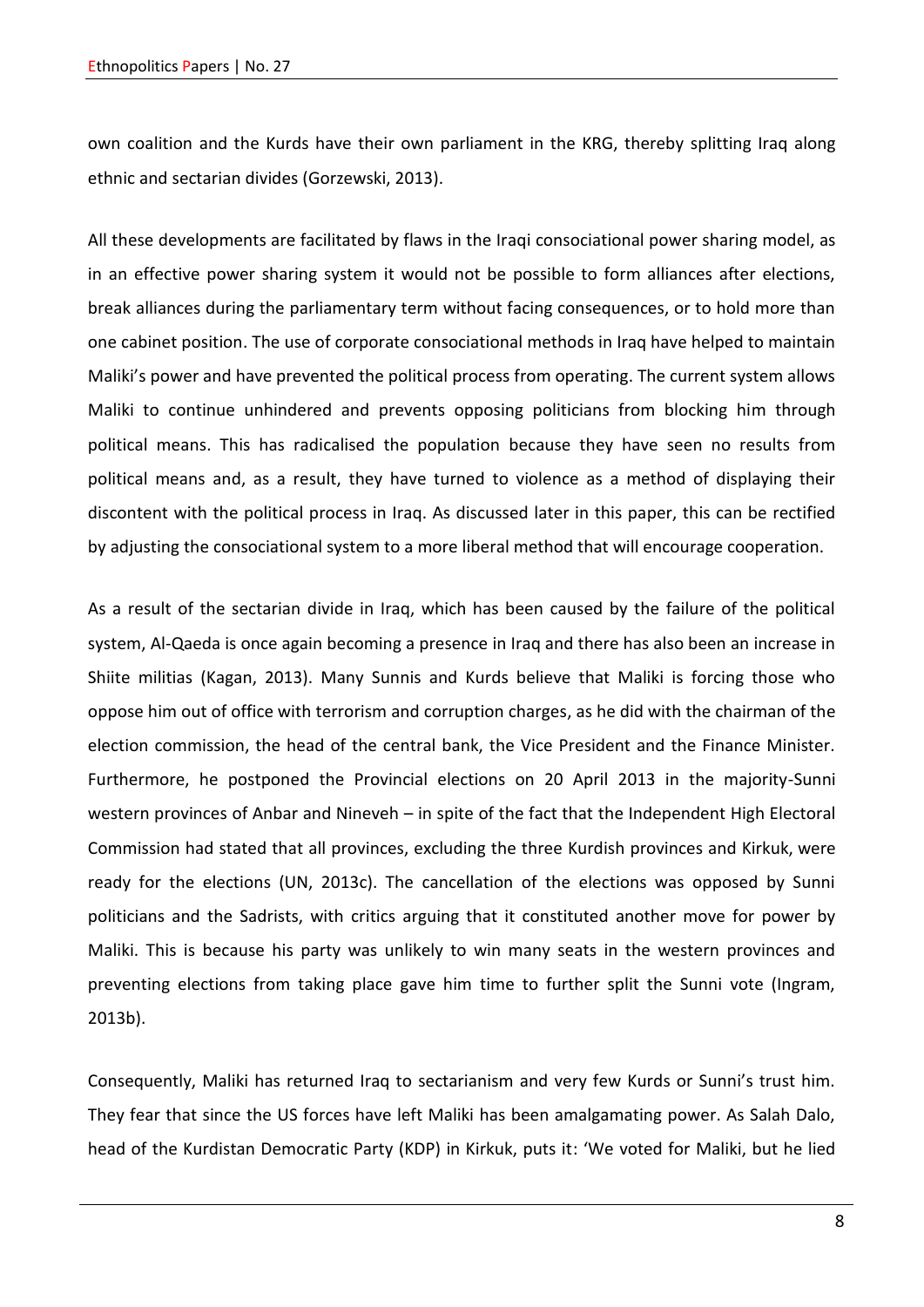we think he is going to be a dictator again, like Saddam (Dalo, 2013).' The fears that Maliki is trying to return Iraq to a dictatorship were heightened by his calls for early national elections and his statements that a majority government should be formed. Many believe – such as Iraq's Sunni speaker of parliament Osama Al-Nujaifi – that the power Maliki wields in state organisations could be used to ensure victory and thus break the power sharing government, leaving the other sects and ethnic groups without a say (Nasrawi, 2013a).

Additionally, the lack of a president further detracts from the political process; Talabani is too sick to carry out his duties, but the Patriotic Union of Kurdistan (PUK) seem reluctant to nominate a new president. This is further complicated by the fact that the current power sharing deal stipulates that the president should be a Kurd and the PUK and KDP also have a deal in place that the President of Iraq will be from the PUK and the President of the KRG from the KDP (Nasrawi, 2013b).

The increase in the sectarian violence and the Sunni discontent with Maliki's government has led many Sunnis to begin to call for a Sunni region similar to the KRG. This is possible within the constitution, but would separate Iraq along sectarian and ethnic lines and could lead to the eventual breakup of the state (Al Jazeera, 2013c). Nevertheless, many of the Kurdish politicians and academics favour such solution as this could pave the way for future Kurdish independence.<sup>10</sup>

With Iraq seemingly on the brink of a civil war, Maliki blamed senior security staff, and, on 21 May 2013, announced a change in the security personnel, with some senior members losing their job. This comes despite the fact that Maliki is Minister for Defence and he is therefore in charge of the army (Karim, 2013). Following the continued violence Maliki made a rare visit to the KRG in early June for further discussions with the Kurds over the ongoing issues. He also held a cabinet meeting in Erbil. Despite this, no agreement was reached with the Kurds over the disputed territories, the budget or the hydrocarbon law (Salaheddin, 2013d). Following the results of the 20 June 2013 local elections, a Kurdish-led coalition won the most seats in Nineveh and a the Sunni Mutahidoun bloc won the most seats in Anbar, although neither had enough seats to form a majority. This falls

 $10$  In conversations between the author and political actors as well as academics in Erbil, many of them highlighted this as a reason for them to back a Sunni region.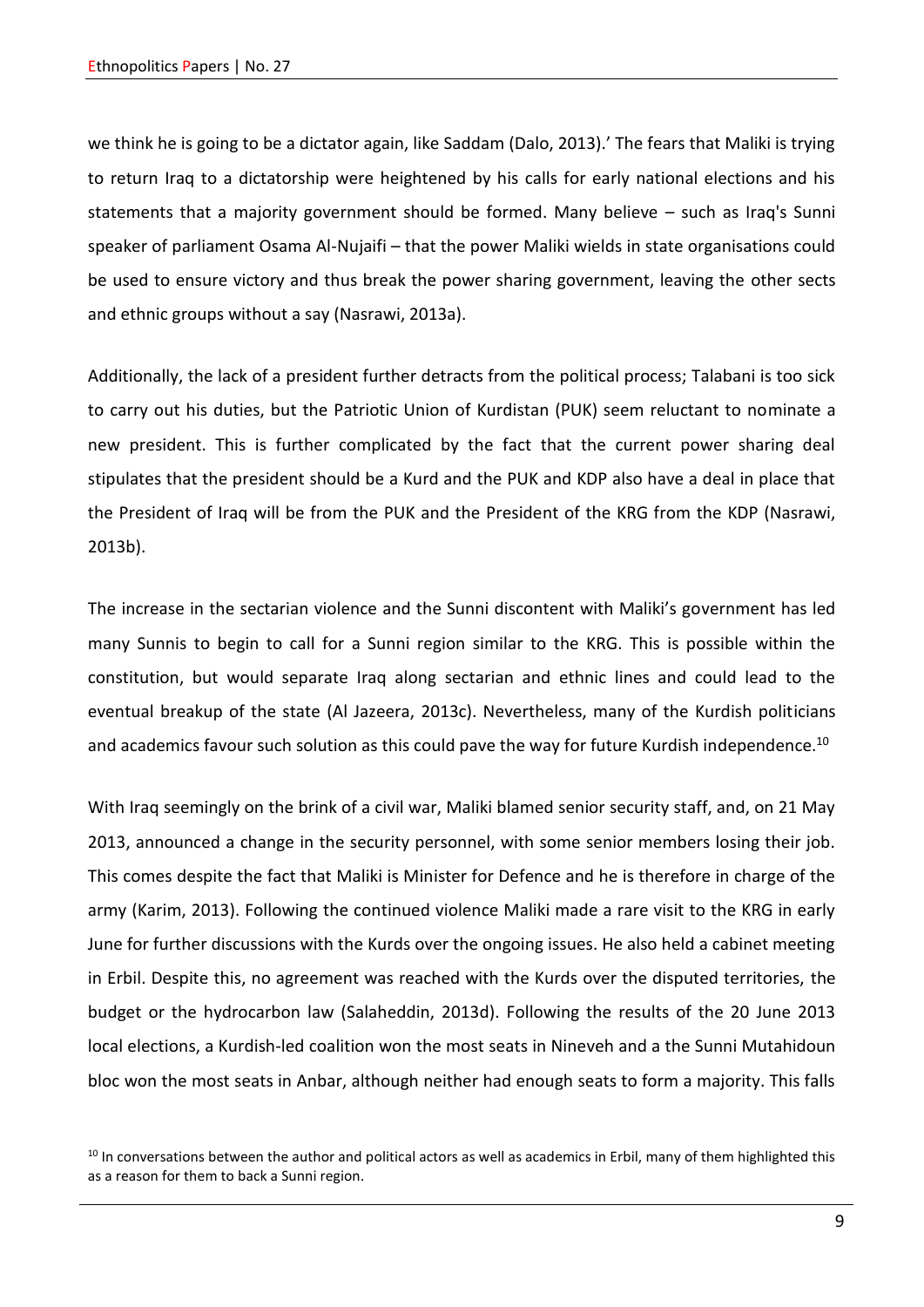into Maliki's hands as he again has managed to split the Sunni vote by forming alliances – the political bloc of Loyalty to Nineveh, which he backed, managed to win four seats in Nineveh (*Xinhua General News Service*, 2013b). These results mean that the 2014 national elections represent a fork in the road for Iraq: they could result in Maliki amalgamating power and forming a quasi-dictatorship or the failure to form a government in a timely manner could result in an allout civil war, with Iraq divided along ethnic and sectarian lines.

The national elections went ahead on 30 April 2014 and Maliki's State of Law coalition won the most seats – 92 out of 328. Shiite cleric Ammar al-Hakim's al-Muwatin bloc was second with 29 seats, followed by Sadrists main al-Ahrar bloc with 28. Sunni parliament speaker Osama al-Nujaifi's Mutahidoun bloc won 23 seats, whilst Ayad Allawi's Sunni list, al-Wataniya, won 21 seats. Sunni Deputy Prime Minister, Saleh al-Mutlaq's al-Arabiya list won 10 seats (Salaheddin, 2014). The Kurds managed to win 62 seats in total – with the KDP winning 25, PUK gaining 19 and Gorran managing 9 – putting them into a good position (Dolamari, 2014). In order to become Prime Minister Maliki still needs to gain the support of parties or coalitions with the minimum of 73 seats, thus forming an absolute majority of 165 seats.

Therefore, the lengthy process of negotiations will continue and Iraq will remain without an elected cabinet for some time yet, which can only have a negative effect on the ethnic tensions that currently dominate the country. Forming a government will be no easy task as there is a lot of animosity towards Maliki from the other political parties and several parties have announced that they are utterly opposed to Maliki winning a third term (Rudaw, 2014). Therefore, the negotiations are likely to be laborious and the result might not be entirely democratic, as the winning party might not get to elect the prime minister. This only further underlines that the election system in Iraq needs to change.

#### **4. Dijla Operations Command**

In May 2012, Iraqi Prime Minister, Nuri al-Maliki, ordered the dissolving of the Iraqi Army's Diyala Operations Command and called for the creation of the Dijla Operations Command (Tigris Operation), which links the Iraqi army's 4th, 5th and 12th divisions. Maliki claimed it was created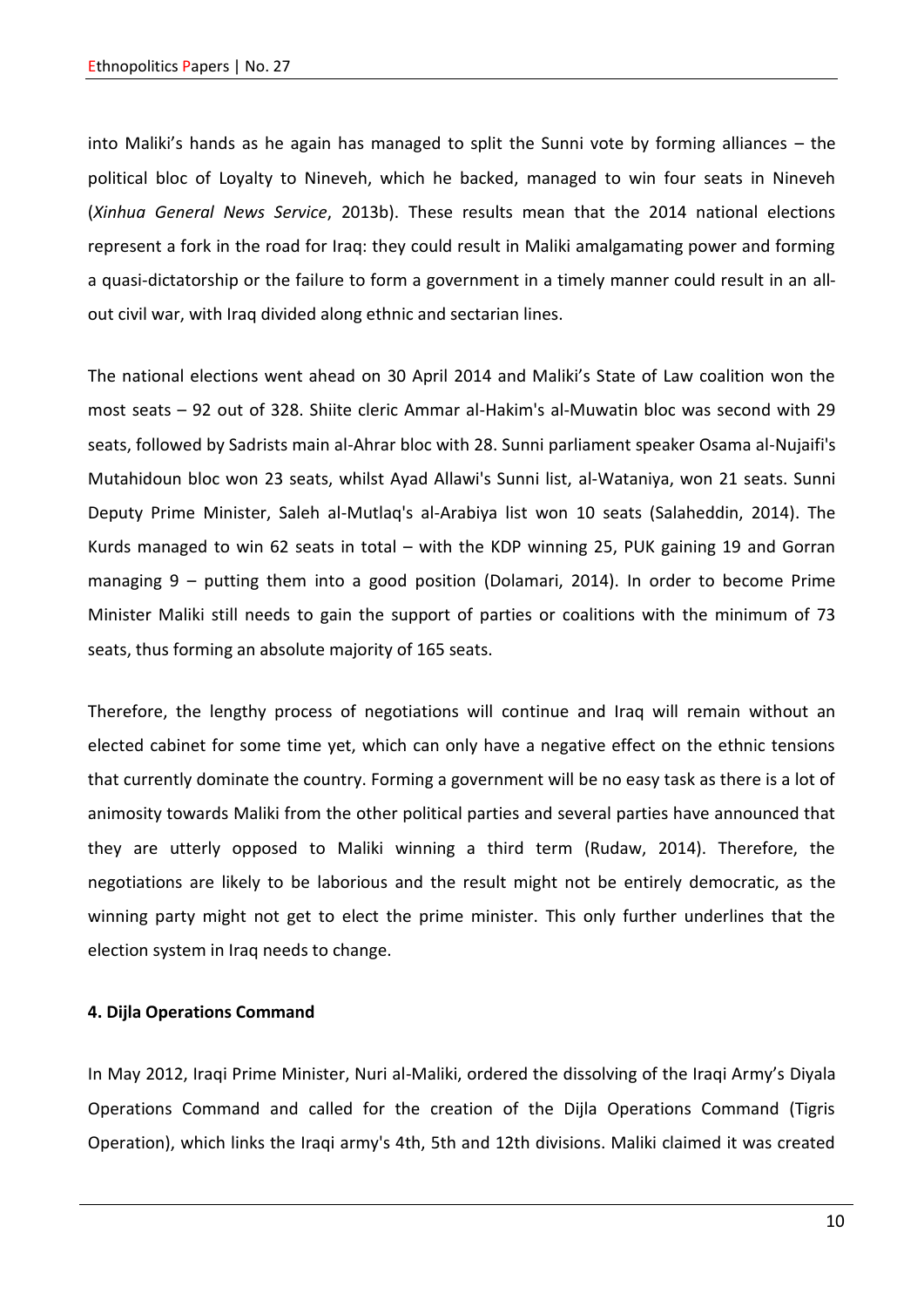to secure the provinces of Diyala, Salahaddin and Kirkuk but when – without the agreement of parliament – he appointed a senior member of his own party as commander of this force, fears intensified among Kurds and Sunni's that he was trying to increase his power over Iraq and establish another dictatorship. In September 2012, the Kurdish parties agreed to object to the creation of the Dijla Operation, stating that it was unconstitutional, as the constitution stipulates that the security of the disputed territories<sup>11</sup> should be jointly managed by the KRG and Baghdad until Article  $140^{12}$  is implemented (Aswat al-Iraq, 2012a). The Kurdish President of Iraq, Jalal Talabani, claimed that Maliki had no right to form this operation as 'the emergency is imposed with the approval of the President and the Premier', and he, as president, did not approve it (Aswat al-Iraq, 2012b). In response Baghdad claimed that it was necessary in order to combat terrorism and thus placed the Dijla Command as overseers of the police and security forces in Kirkuk, which are dominated by the Kurds (Energy Compass, 2012a*)*.

The Kurds believe that Maliki is using the army to strengthen his hold over Iraq. Salah Dalo, Head of Kurdistan Democratic Party (KDP) Kirkuk and Garmia leadership council, illustrates this by stating that:

The Iraqi army must be for everyone not just for Maliki – Iraq is returning to a dictatorship. Kirkuk security system belongs to Maliki, not like in other cities where all the agencies belong to the governor and are under his control (Dalo, 2013).

As a direct result of the creation of the Dijla Operation and the amassing of Iraqi forces in Kirkuk, the KRG leadership created a joint command for the Kurdish *peshmerga*, security and police forces in Kirkuk (BBC Monitoring, 2012b). Following this, both Kurdish and Iraqi forces amassed in and around Kirkuk, with just 15km separating the two armies. In Kirkuk city, the Kurdish governor acted to maintain control of the city by setting up checkpoints to prevent the army from entering the city and by ordering the directors of the police not to obey orders from Baghdad (Fordham, 2013).

 $11$  The disputed territories of Iraq are those areas that had their borders changed by the previous regime and now involve disputes over the borders. They involve Kirkuk, Diyala, Ninawa, Salahaddin and the KRG.

 $12$  Article 140 of the Iraqi Constitution calls for the implementation of Article 58 of the Transitional Administrative Law (TAL) by the 31st December 2007. Article 58 calls for the normalisation of the disputed territories of Iraq, followed by a census and then a referendum on the future constitutional status (in Kirkuk's case whether it would join the KRG or not).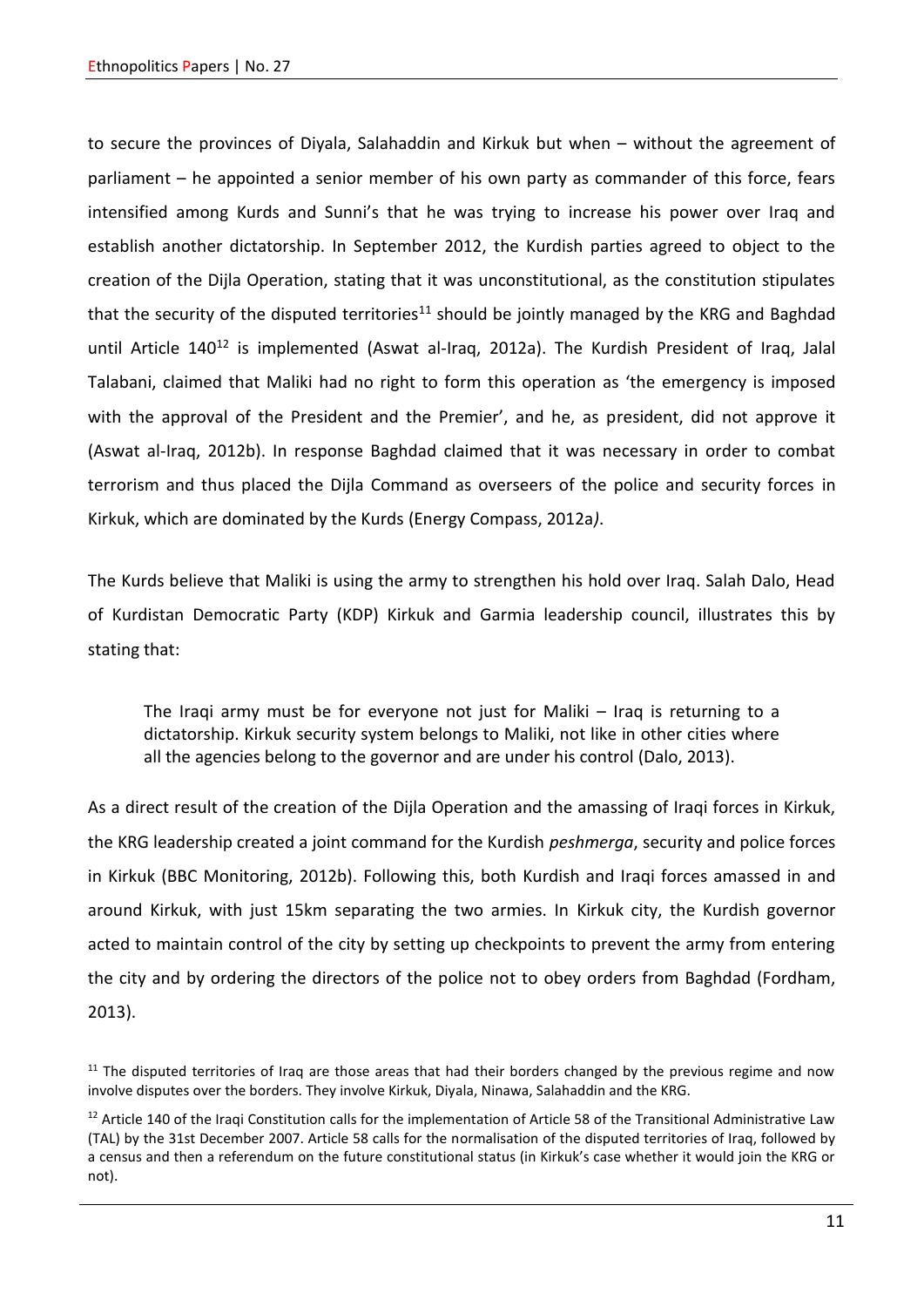With tensions high, violence finally erupted in November 2012 when a gun battle ensued between the Kurdish *peshmerga* and the police (Salaheddin, 2012a). The animosity between the KRG and Baghdad continued with numerous negative statements from both sides about the other. In one such statement, Qubad Talabani, the KRG Washington representative at the time and son of Jalal Talabani, said: 'Why be part of a country that a) cuts your budget, b) constantly undermines the constitution and c) then attacks you' (Today's Zaman, 2012a). Tensions remained high between the KRG and Baghdad and this was exacerbated by Barzani's visit to Kirkuk where he stated that: '[Kurds] are against the war and we do not like war, but if things come to war, then all Kurdish people are ready to fight in order to preserve the Kurdish identity of Kirkuk' (Today's Zaman, 2012b).

The situation in Kirkuk seemed to be improving by December 2012 when Baghdad and the KRG reached a preliminary agreement to let the inhabitants of the disputed areas oversee their own security and thus replace Kurdish and Iraqi forces (Today's Zaman, 2012c).<sup>13</sup> Despite this agreement, in December 2012 Kurdish forces shot at an Iraqi military helicopter, which they claimed was taking pictures of the position of their forces (Ditz, 2012). Fears of conflict further increased when Talabani suffered a stroke and was hospitalized later in December, as he is seen as the calming force and mediator between Barzani and Maliki (Donat, 2012). With Talabani in hospital, negotiations between Kurds and the central government came to a standstill (BBC Monitoring, 2012c).

Additionally, the Kurds were also making threats against the government with Kurdistan Alliance member, Adel Berwari, claiming that they could withdraw Kurdish ministers from the government and declare the independence of Kurdistan economically if the federal government continued to refuse to pay the dues of the oil companies operating in the KRG (National Iraqi News Agency, 2013a). This followed the ratifying of the 2013 budget, which was done in the absence of those parties that were boycotting the parliament, including the Kurds.

 $<sup>13</sup>$  The implementation of this agreement is another matter as it would take a great deal of time and would be an</sup> extremely difficult task with no actual consensus on the future of the disputed territories.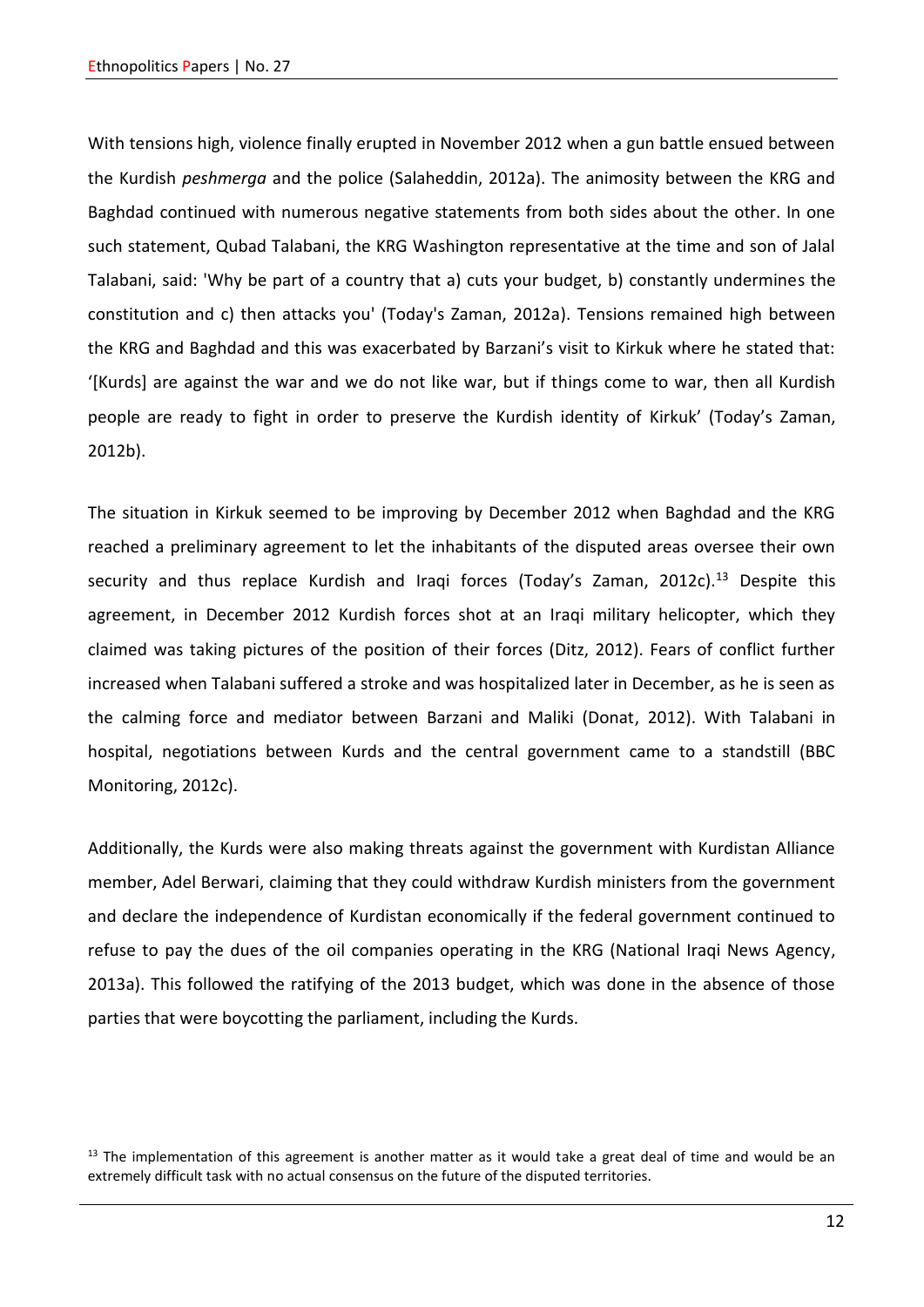To sum up, many question the legitimacy of Maliki's claims that the Dijla Operation was created for security and believe rather that it is part of a political game being played over the disputes between the KRG and Baghdad.<sup>14</sup> Furthermore, Maliki used the Dijla Operation to consolidate his power, which was fragile due to him not winning the 2010 elections.

#### **5. Hydrocarbon Issues**

One of the main disagreements between Baghdad and the KRG is the dispute over hydrocarbon legislation. The lack of a consensus on a new hydrocarbon law has created several issues between the central government and the KRG. The central government is displeased with the KRG signing oil contracts with international companies, such as Exxon Mobil and Chevron, and exporting oil to Turkey independently of the central government. The Iraqi Oil Minister, Abdul Kareem Luaibi, stated that the central government would sue those companies involved in 'trafficking' oil out of the KRG and he also announced that the central government was considering cutting the KRG's 17% share of the budget (International Oil Daily, 2013). In a similar manner the Deputy Prime Minister for Energy Affairs, Hussein al-Shahristani, accused the KRG and oil companies of smuggling oil out of the country (Today's Zaman, 2013a).

At the same time, the KRG regards the central government negotiating to sign a deal with BP to exploit fields in Kirkuk as unconstitutional, due to the fact that Kirkuk is part of the disputed territories and therefore such a deal requires agreement from all parties. Furthermore, the KRG claim they are owed money to pay the oil companies who were supplying oil to the centrally controlled Ceyhan pipeline. The KRG claim they are exporting oil because they are not receiving their 17% share of the budget, nor are they receiving oil for power generation and export payments for the oil exported through the Ceyhan pipeline, as per the constitution. This stance is highlighted by Falah Mustafa, KRG Foreign Relations Minister:

We will not accept somebody like Shahristani to sit in Baghdad, to impose his will or to determine what we will do. The binding document, the only document that binds

 $14$  This was voiced by all the Turkmen and Kurds who were interviewed by the author when questioned on the Dijla operations.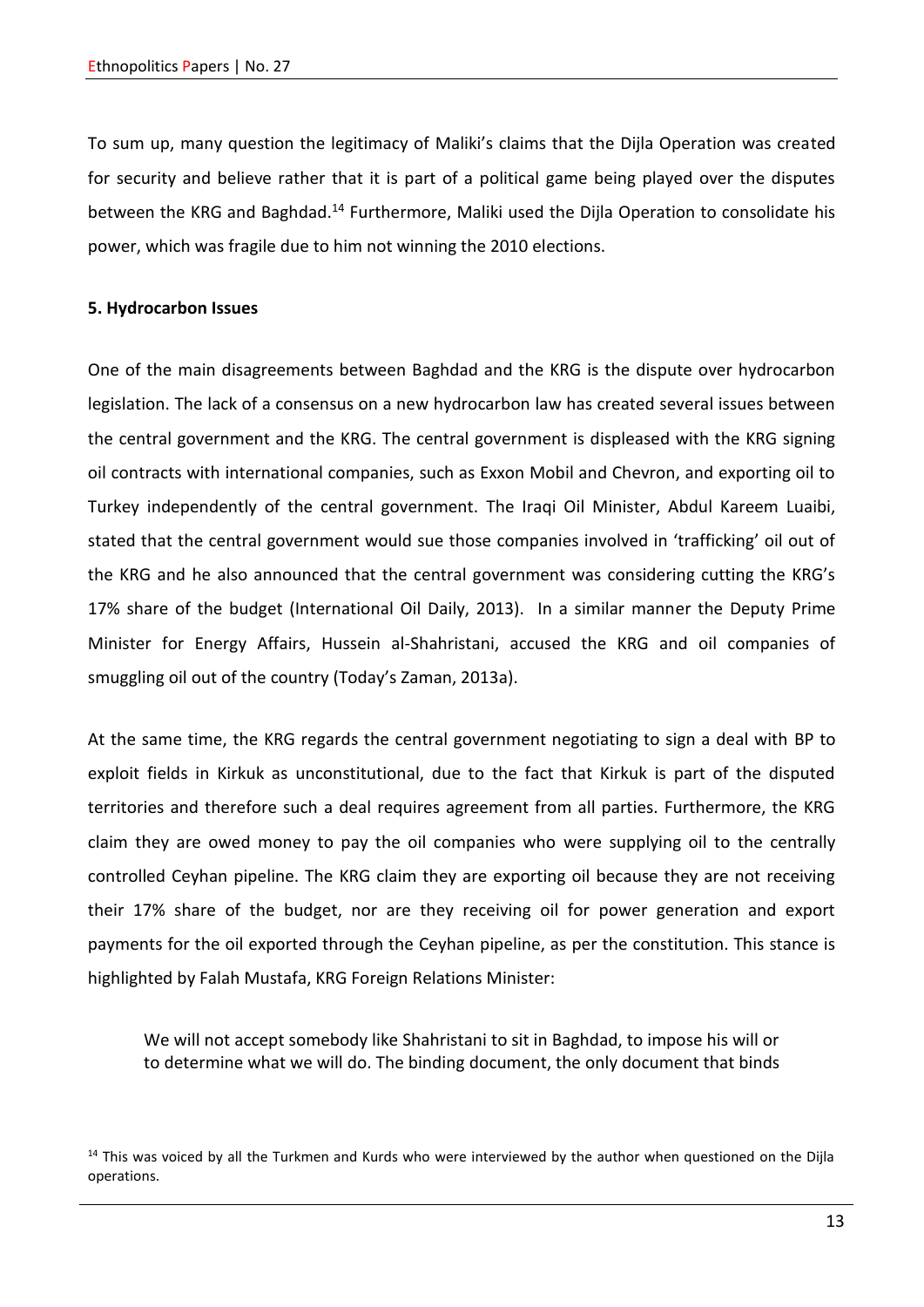us with Iraq, is the constitution; if it's not respected then it does not have any value for us (Mustafa, 2013).

These oil disputes have been ongoing for several years and with the constitution not clear on the matter and neither party willing to concede, it is difficult to see how these issues will be concluded (Mazouri, 2012).

In addition, at the end of March 2013, the Turkish Prime Minister announced that Turkey was discussing terms with the KRG for an energy agreement that would involve linking the KRG directly to the Ceyhan pipeline (IntelliNews, 2013). On 14 May 2013, Turkey's Prime Minister announced that the Turkish state-owned oil company, Turkish Petroleum International Company, signed a deal with Exxon to develop hydrocarbons in the KRG (IHS, 2013a). As a result of the turmoil in Iraq and the disagreement with the Kurds over a new hydrocarbon law, Iraq was forced to reduce its future oil production targets (Ingram, 2013a). Meanwhile, despite the threats by Baghdad, the oil being trucked to Turkey increased to as much as 70,000 barrels a day (Reuters, 2013a). The KRG energy minister, Ashti Hawrami, announced that the oil pipeline to Turkey would be completed by the end of September 2013 and would initially have the capacity to export 300,000 barrels per day (Reuters, 2013b). Thus, firmly announcing to Baghdad that the KRG are willing to go ahead without them and the onus is with Maliki to negotiate as the Kurds still maintain their role of kingmaker in 2014 national elections (IHS, 2013b).<sup>15</sup>

On 27 November 2013, the KRG and Turkey finalised their agreement for exporting oil and gas to and through Turkey (Khoudouri, 2013). The following month, the KRG began exporting oil to Turkey, with Turkey buying 50% and the remainder sold on the international market (Rudaw, 2013). Thus, the Kurds no longer have to rely on Baghdad for their 17% of the budget and will be free to manoeuvre as they please, leading to Maliki no longer being able to exert what little pressure he was able to. The hydrocarbon related issues are key in the disputes between the KRG

 $15$ Due to the political makeup of Iraq there is no outright winner following the national elections and therefore the Kurds have the ability to make a government/prime minister through the number of seats they hold in parliament. This could have been the reason for Maliki's visit to the KRG in June 2013 and his meetings with Barzani, as he still needs the Kurds; the Sunni 'uprising' doesn't seem to be slowing down and during the provincial elections there was a decrease in votes for both his party and that of the moderate Sunnis. Therefore, the Kurds become important in forming a winning coalition.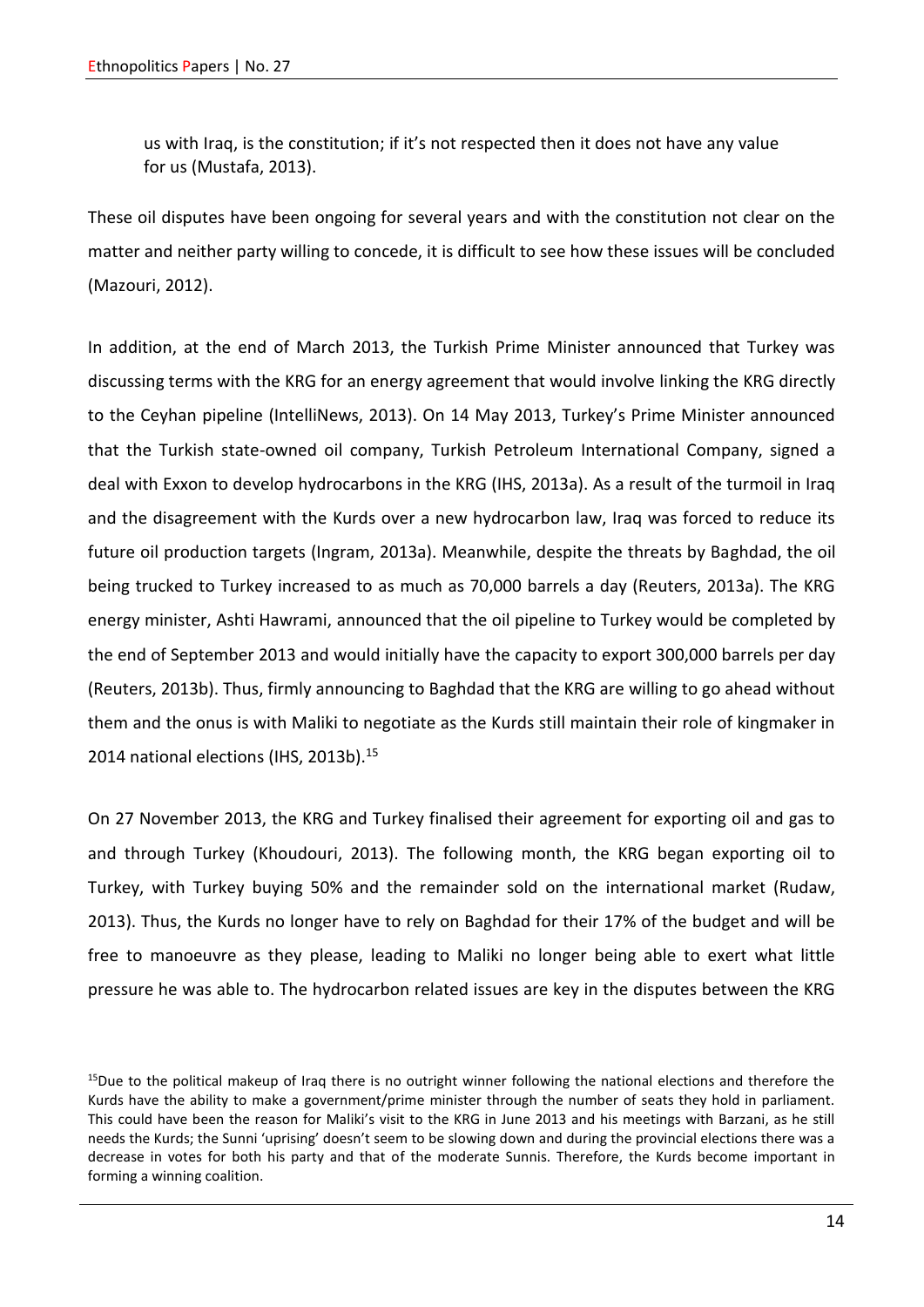and Maliki, but they are also part of the wider problem of Maliki's grab for power and the lack of power sharing which has led to the Sunni's discontent, an issue that has been discussed above.

#### **6. Proposed Solution**

The difficulties that have arisen as a result of the 2010 election results, as documented in this paper, make it even more of a mistake that the election laws have not been changed. It also highlights the irresponsibility of the early withdrawal of the US from Iraq, as legislation such as this should have been passed whilst they still maintained a presence (Bezhan, 2013). Nevertheless, change is necessary, if the unity of the state and democracy in Iraq are to stand a chance. What follows is a proposal on how the current system should be adapted to better serve such a purpose.

Preventing the delay in Iraq's government formation is technically a relatively easy process and can be done by allocating ministerial portfolios through sequential proportionality rules (SPR). This would result in a broader coalition (in terms of parties that are not politically linked), as every party who chooses to join the government can, providing they have enough seats. In order to introduce this process, the current government would have to decide to introduce it into the constitution. Seeing as they did eventually form a coalition government consisting of all the major parties, implementing SPR would be the next logical step. However, this would have to involve those currently in power eradicating the very system that put them in power. Therefore, although SPR would be a fairer process for dividing the portfolios, would not take nine months to complete, and would prevent the forming of coalitions after the elections, its implementation would be difficult and should have been instigated by the US when they still maintained significant influence.

SPR allows for proportionality in the cabinet and leads to the creation of a power sharing cabinet. SPR results in the immediate election of a government; rewards parties based on votes rather than political manoeuvring; prevents individuals and parties from amassing unwarranted power; prevents boycotts or resignations from blocking the political system; and allows for issues to be addressed in parliament rather than on the ground. Therefore, its implementation would prevent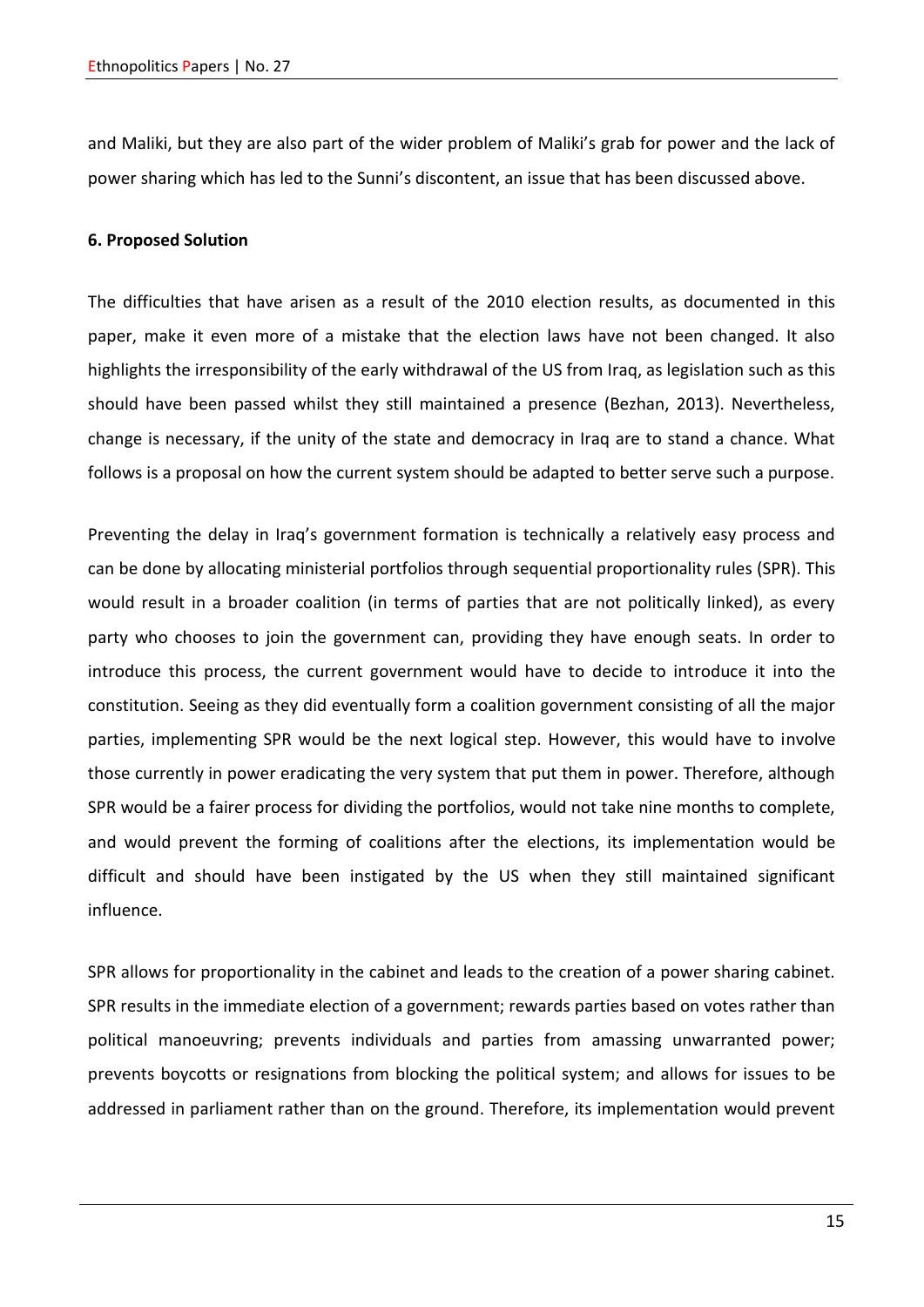the issues with power sharing that have led to the current discontent and the resulting intensification of conflict in Iraq.

The two main methods of SPR are d'Hondt and Sainte-Laguë. Both these methods allow for a different amount of parties to be involved in the cabinet. Table 1 and Table 2 demonstrate the differences that would occur if the same results were used to decide a cabinet with the different methods. Table 1 demonstrates how the positions would be allocated following the d'Hondt rule (O'Leary, Grofman & Elklit, 2005)*.*

| Table 1    |         |         |         |         |         |           |  |  |
|------------|---------|---------|---------|---------|---------|-----------|--|--|
| Position   | Party 1 | Party 2 | Party 3 | Party 4 | Party 5 | Party 6   |  |  |
| $[1]$      | 39      | 20      | 17      | 15      | 10      | 11        |  |  |
| $[2]$      | 19.5    | 20      | 17      | 15      | 10      | 11        |  |  |
| $[3]$      | 19.5    | 10      | 17      | 15      | 10      | 11        |  |  |
| [4]        | 13      | 10      | 17      | 15      | 10      | 11        |  |  |
| $[5]$      | 13      | 10      | 8.5     | 15      | 10      | 11        |  |  |
| [6]        | 13      | 10      | 8.5     | 7.5     | 10      | 11        |  |  |
| $[7]$      | 9.75    | 10      | 8.5     | 7.5     | 10      | <b>11</b> |  |  |
| Total won: | 3       |         |         |         | 0       |           |  |  |

| Table 2    |         |         |         |         |         |         |  |  |
|------------|---------|---------|---------|---------|---------|---------|--|--|
| Position   | Party 1 | Party 2 | Party 3 | Party 4 | Party 5 | Party 6 |  |  |
| $[1]$      | 39      | 20      | 17      | 15      | 10      | 11      |  |  |
| [2]        | 13      | 20      | 17      | 15      | 10      | 11      |  |  |
| $[3]$      | 13      | 6.7     |         | 15      | 10      | 11      |  |  |
| [4]        | 13      | 6.7     | 5.7     | 15      | 10      | 11      |  |  |
| $[5]$      | 13      | 6.7     | 5.7     |         | 10      | 11      |  |  |
| [6]        | 4.3     | 6.7     | 5.7     | 5       | 10      | 11      |  |  |
| [7]        | 4.3     | 6.7     | 5.7     |         | 10      | 3.7     |  |  |
| Total won: |         |         |         |         |         |         |  |  |

As Party 1 has the highest number of seats, 39, they win the first position or cabinet. Their total number of seats is then divided by the first divisor, two, giving them a total of 19.5. The highest total in the next round is the 20 seats that Party 2 hold, therefore they win the next position and their total is divided by the first divisor, leaving them with 10. In the third round Party 1 has the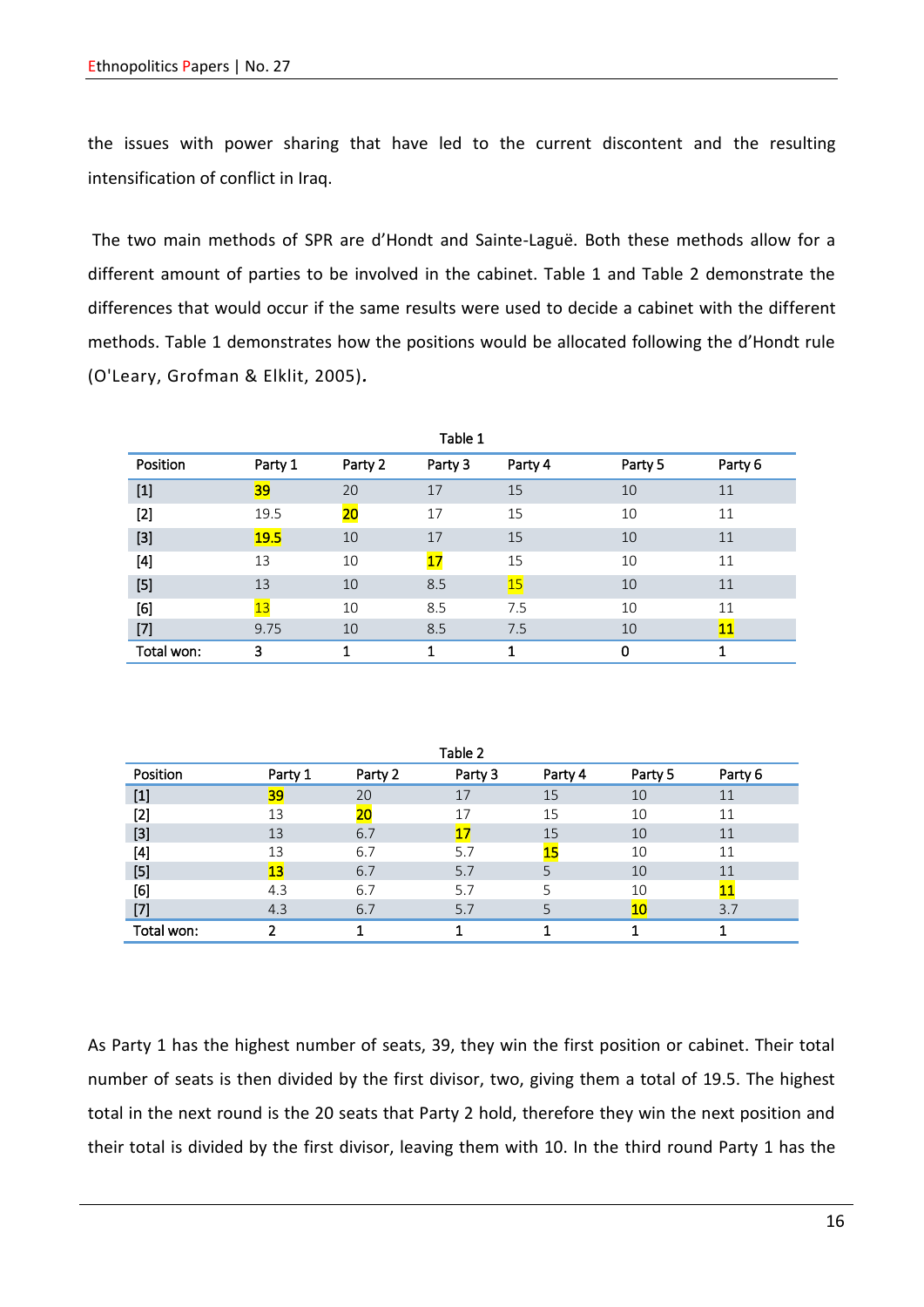highest total again, 19.5, therefore gaining them another position. Now their original total is divided by the second divisor (as this is their second seat) of 3, leaving them with 13 for the next round. This process continues until all the positions are allocated.

Table 2 demonstrates how the positions would be allocated following the Sainte-Laguë method (O'Leary, Grofman & Elklit, 2005)**.** By changing the divisors to 3, 5, 7, etc. the smallest party, Party 5, wins a position that it was unable to win following the d'Hondt method. This demonstrates how the Sainte-Laguë method allows small minority parties a greater chance of winning a position in the cabinet. Therefore, although both these systems create proportionate power sharing, the levels differ and the feasibility of each option must be analysed within the dynamics of the situation.

When analysing the feasibility of these two systems for Iraq, the 2006 cabinet will be used as a benchmark, as through the negotiations to form the government following the 2010 elections, even more ministries were created in an already ministry-heavy parliament. The cabinet in 2006 consisted of 40 ministers, including the prime minister and his deputies and not including the president and his deputies (BBC, 2006). This figure (although even this is unnecessarily high) will be used to analyse the affects that the two leading SPR methods, d'Hondt and Sainte-Laguë, would have on the formation of the government using the 2010 election results. For this analysis the prime minister and his deputies will be chosen through SPR, although this could easily be changed so that they are allocated separately to the parties with the three highest numbers of seats, as done in, for example, Northern Ireland. Table 3 demonstrates the results using d'Hondt and gives the number of portfolios each party would win based on the principles demonstrated above.<sup>16</sup> Under this system both al-Iraqiya and State of law (SLA) would win 12 portfolios each, however as al-Iraqiya has the most seats they would get to elect the prime minister.

The coalition created through the d'Hondt method would consist of five parties, including the Kurdish Alliance (KA) and Gorran. In this system al-Iraqiya and SLA would each have 30% of the portfolios in the cabinet, which is relatively close to the percentage of seats they won. This system

<sup>&</sup>lt;sup>16</sup> This table is calculated using the DHSLCalc.xls developed by Michael Gallagher and is available from [http://www.tcd.ie/Political\\_Science/staff/michael\\_gallagher/ElSystems/index.php](http://www.tcd.ie/Political_Science/staff/michael_gallagher/ElSystems/index.php)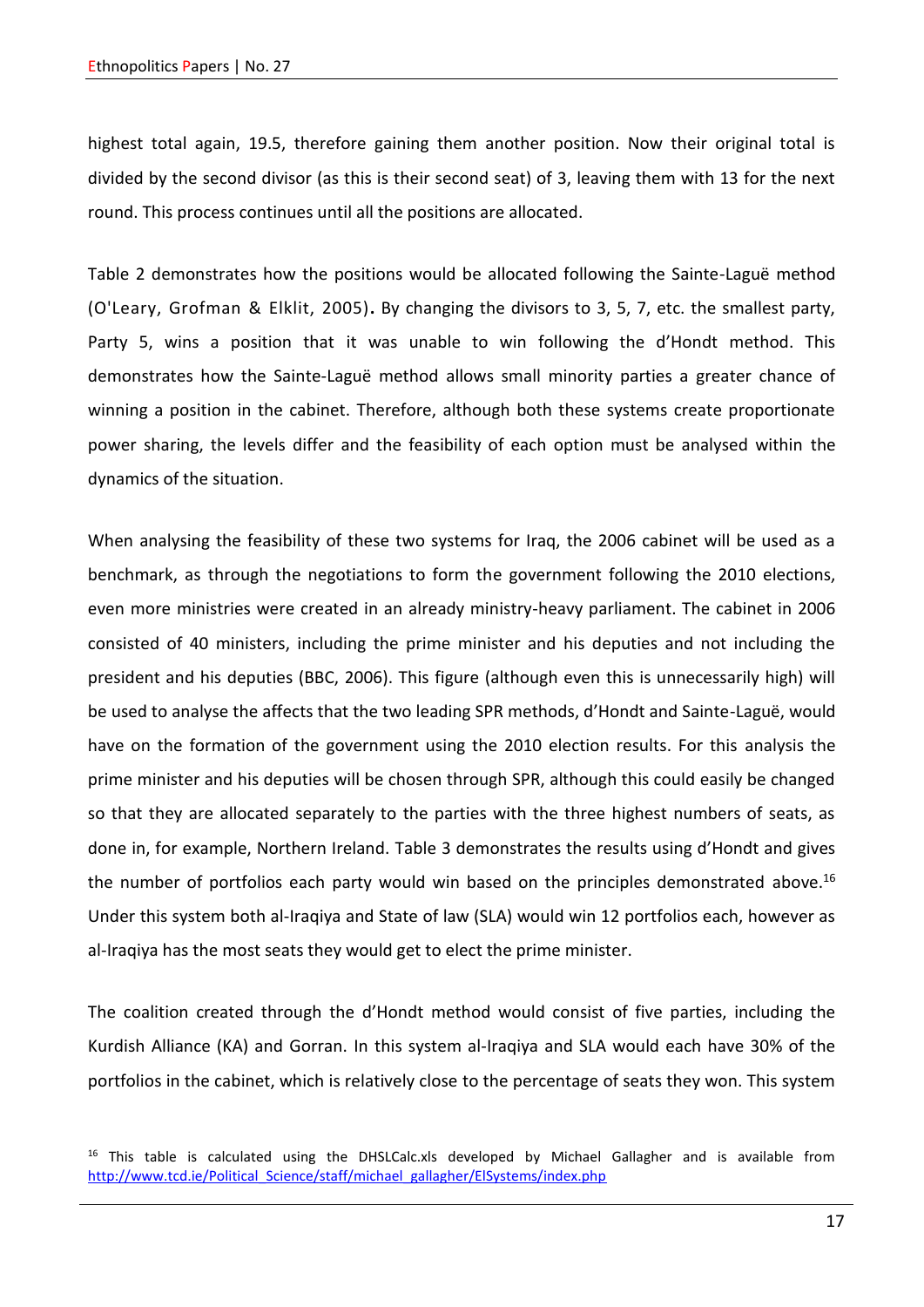would prevent the current situation where SLA and the National Iraqi Alliance (INA) were able to form a coalition after the election, which thus prevented al-Iraqiya from electing the prime minister.

| Table 3           |        |            |              |            |       |        |  |  |
|-------------------|--------|------------|--------------|------------|-------|--------|--|--|
|                   | Total  | al-Iraqiya | State of Law | <b>INA</b> | KA    | Gorran |  |  |
| <b>Seats</b>      | 325    | 91         | 89           | 70         | 43    | 8      |  |  |
| Quotas            | 45.77  | 12.82      | 12.54        | 9.86       | 6.06  | 1.13   |  |  |
| <b>Portfolios</b> | 40     | 12         | 12           | 9          | 6     |        |  |  |
| % seats           | 100.00 | 28.00      | 27.38        | 21.54      | 13.23 | 2.46   |  |  |
| % portfolios      | 100.00 | 30.00      | 30.00        | 22.50      | 15.00 | 2.50   |  |  |
| (s-v)sq           | 23.23  | 4.00       | 6.84         | 0.92       | 3.13  | 0.00   |  |  |
| (seats)sq         | 0.22   | 0.08       | 0.07         | 0.05       | 0.02  | 0.00   |  |  |
| (portfolios)sq    | 0.25   | 0.09       | 0.09         | 0.05       | 0.02  | 0.00   |  |  |

| Table 4           |        |                |                 |            |       |             |         |                |                  |
|-------------------|--------|----------------|-----------------|------------|-------|-------------|---------|----------------|------------------|
|                   | Total  | al-<br>Iraqiya | State of<br>Law | <b>INA</b> | КA    | Gorr-<br>an | Tawafuq | KIU            | Unity of<br>Iraq |
| <b>Seats</b>      | 325    | 91             | 89              | 70         | 43    | 8           | 6       | $\overline{4}$ | $\overline{4}$   |
| Quotas            | 40.63  | 11.38          | 11.13           | 8.75       | 5.38  | 1.00        | 0.75    | 0.50           | 0.50             |
| <b>Portfolios</b> | 40     | 11             | 11              | 9          | 5     |             |         |                |                  |
| % seats           | 100.00 | 28.00          | 27.38           | 21.54      | 13.23 | 2.46        | 1.85    | 1.23           | 1.23             |
| % portfolios      | 100.00 | 27.50          | 27.50           | 22.50      | 12.50 | 2.50        | 2.50    | 2.50           | 2.50             |
| (s-v)sq           | 7.27   | 0.25           | 0.01            | 0.92       | 0.53  | 0.00        | 0.43    | 1.61           | 1.61             |
| (seats)sq         | 0.22   | 0.08           | 0.07            | 0.05       | 0.02  | 0.00        | 0.00    | 0.00           | 0.00             |
| (portfolios)sq    | 0.22   | 0.08           | 0.08            | 0.05       | 0.02  | 0.00        | 0.00    | 0.00           | 0.00             |

Table 4 demonstrates the formation of the cabinet using Sainte-Laguë. Although by using Sainte-Laguë the allocation of the prime minister and his deputies remain the same, al-Iraqiya and SLA each see their percentage of the portfolios decrease to 27.5%. This also sees the addition of three extra parties to the coalition, with one portfolio each. Due to the high amount of positions within the cabinet in Iraq, a party with as little as 1.23% of the total seats could win a portfolio within the cabinet using Sainte-Laguë. For this reason Sainte-Laguë is not suitable for Iraq as it would result in minor parties gaining too much power and would create a coalition too large to operate successfully. Therefore, if Iraq is to prevent the situation created following the last two elections – where it took nine months to form a government – d'Hondt is the SPR system most suited to the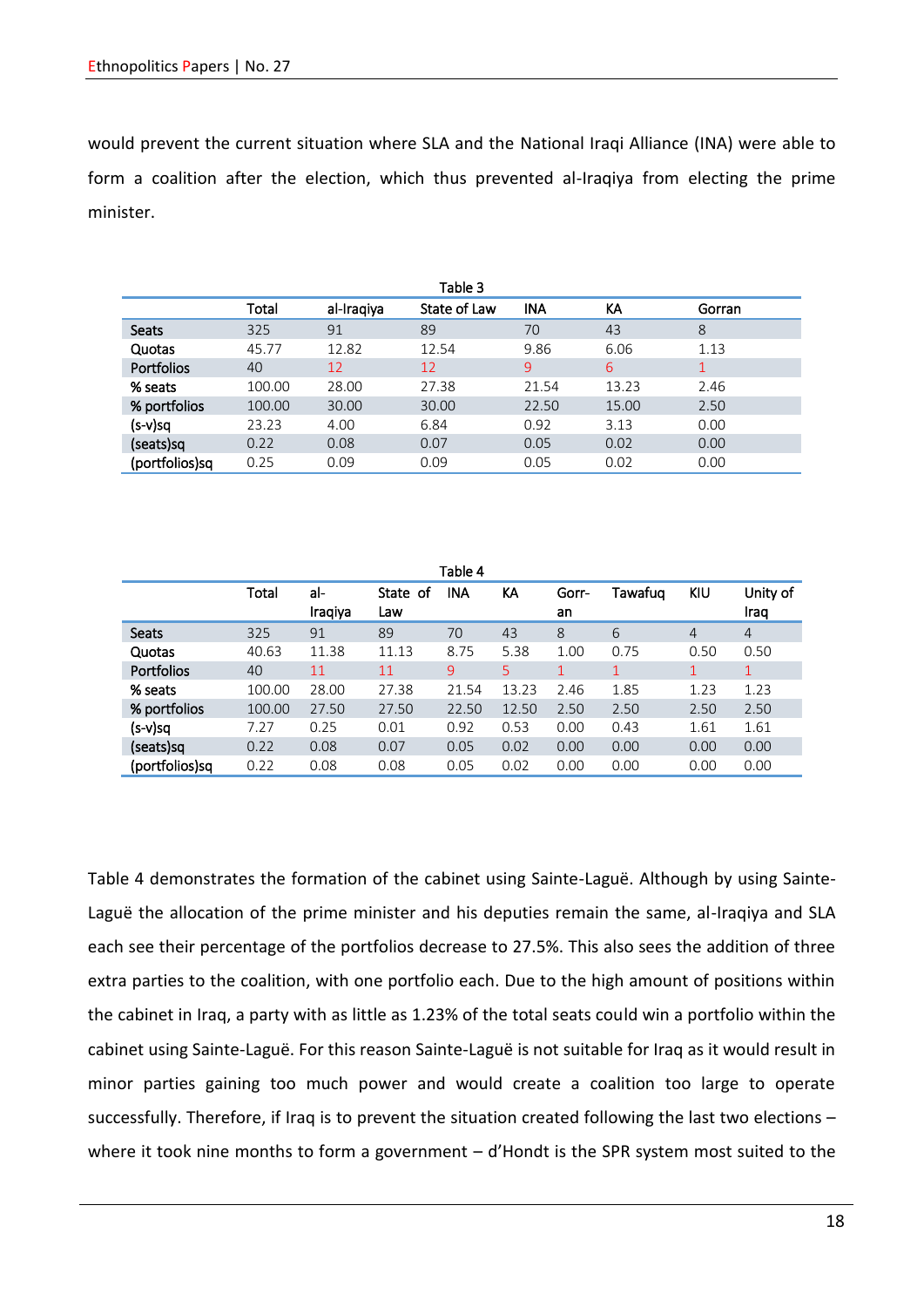dynamics within Iraq. By using d'Hondt the cabinet would be chosen within days and negotiations involving important issues would not be able to take place before the government was formed. Furthermore, this would also prevent the creation of more cabinet portfolios and it would not allow parties that do not have the highest number of seats to elect the prime minister. Thus, this process would result in more stability within the political system and would prevent negotiating and bargaining prior to the formation of the cabinet. Therefore, the Iraqi political system would benefit greatly by introducing d'Hondt for the allocation of the cabinet portfolios and the lack of a government would no longer be a factor in creating uncertainty. Another key benefit of SPR is that a party cannot threaten to leave a coalition in order to disrupt the government, as the next party in line would merely replace them.

This is not to say that d'Hondt does not have its own problems and that its installation will prevent other issues from arising. It does have some issues, but the question is whether these are greater than the issues that exist without it. One such issue is in the selection of ministries, where parties are not selecting them entirely on their first preference, but rather as part of a strategy to limit the ministries that will be available to the other parties. This includes not selecting first choice ministries due to knowledge that this will not be selected by the party who has the next choice; not selecting ministries because of knowledge that a favourable party (usually one from the same ethnic/religious sect) will select this ministry next; and finally selecting a ministry purely to prevent it from going to another party, even when a more prestigious ministry is available (O'Leary, Grofman & Elklit, 2005). There is also the possibility that SPR can result in ministerial fiefdoms; by running d'Hondt immediately after the elections without deciding on government policies ministers can run their ministries as they see fit without any coherence towards an overall government strategy (Neale, 2011). However, the bottom line is that, in Iraq, it took nine months to elect a government, therefore any ministerial fiefdoms that are created through d'Hondt are a better option than no ministries being created all together. Moreover, these ministerial fiefdoms, if indeed created, are far better than the current government, which is bordering on authoritarianism. Although issues do arise through using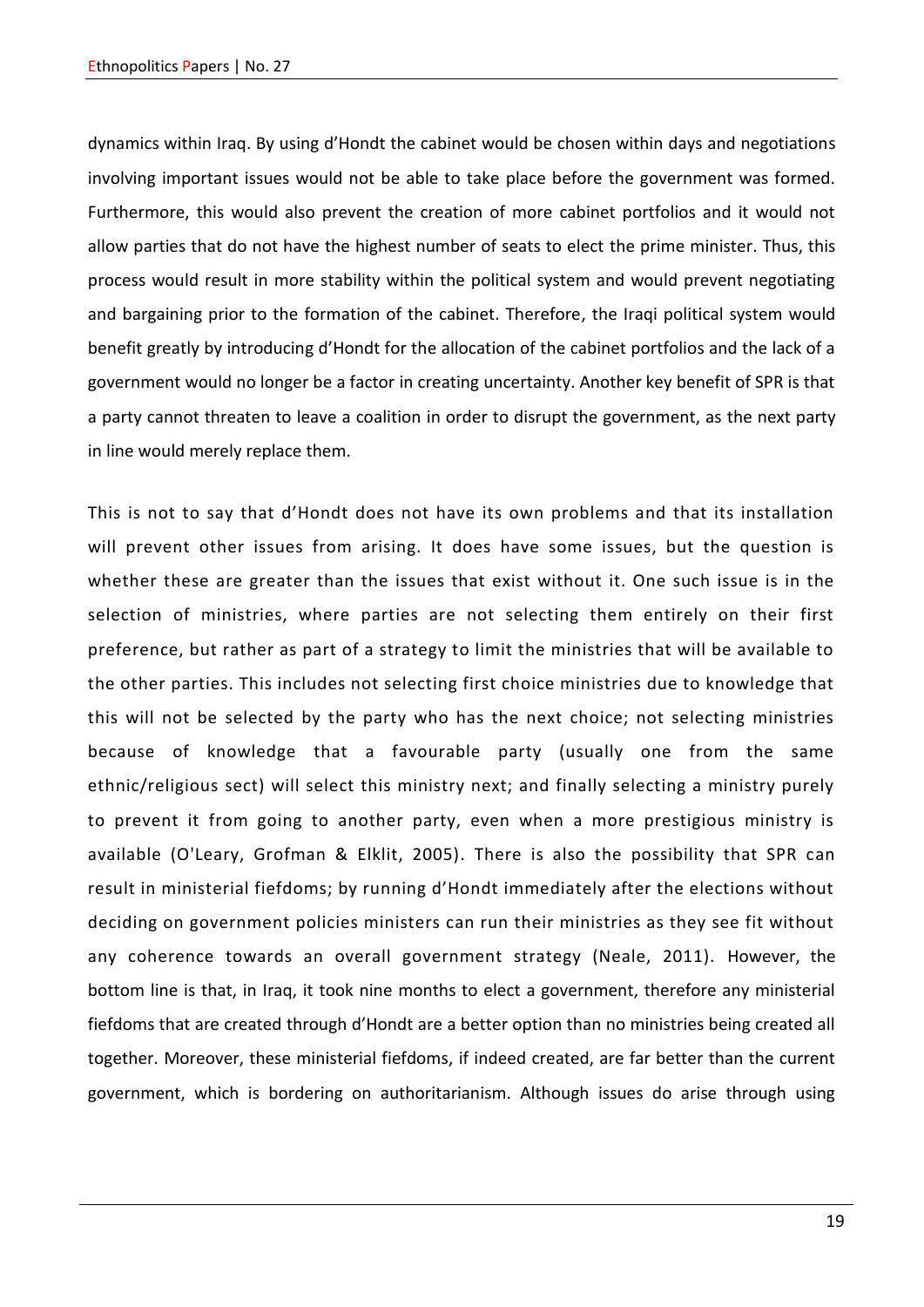d'Hondt to select ministerial portfolios, these issues have a lesser effect on the governance of the country than the option of not using d'Hondt at all.<sup>17</sup>

Iraq did eventually amend its electoral law for the April 2014 national elections and this did include the addition of Sainte-Laguë. Unfortunately, this was not for the allocation of portfolios, but rather for that of seats in the parliament (Visser, 2013a). Furthermore, the change was for a modified version of Sainte-Laguë (adjusting the divisors to make it less proportionate), and according to Reidar Visser it might not necessarily lead to more proportionality than the current largest-remainder system. The system was changed due to the fact that the Federal Supreme Court of Iraq ruled the previous system to be unconstitutional following a complaint from the Iraqi Communist Party (Visser, 2013b). Therefore, although any addition to the electoral law that makes the parliament more representative can be seen as a positive, this amendment may not necessarily result in such a development. Furthermore, the main issue of creating a government and preventing the boycotts, changing of lists, etc. was not addressed. Thus, we may have to wait a lengthy period for the formation of the government whilst Iraq is in a precarious situation, which will only deepen without a valid operating government.

### **7. Conclusion**

As shown in this paper, ethnic and sectarian violence is happening across Iraq at its highest level since 2008. With months of extreme sectarian and ethnic violence, it is hard to avoid the conclusion that Iraq has indeed entered into a de facto civil war. For example, a spokesperson for the *Asayeesh* (Kurdish security police) in Kirkuk claimed: 'There is a civil war on the ground, but they haven't declared it, but they are killing everybody, they are killing by car bombs, by guns, they are killing everybody and there is a civil war on the ground (Azad, 2013).'

This paper draws to two key events – the storming of the Hawija protest camp and the arrest of Iraqiya MP Ahmed al-Alwani under terrorism charges – where the government's actions have led to the Sunni dissatisfaction translating into violence. It also examined the core problems that have

<sup>&</sup>lt;sup>17</sup> d'Hondt is successfully used in Northern Ireland, where they previously had trouble in forming a power sharing government.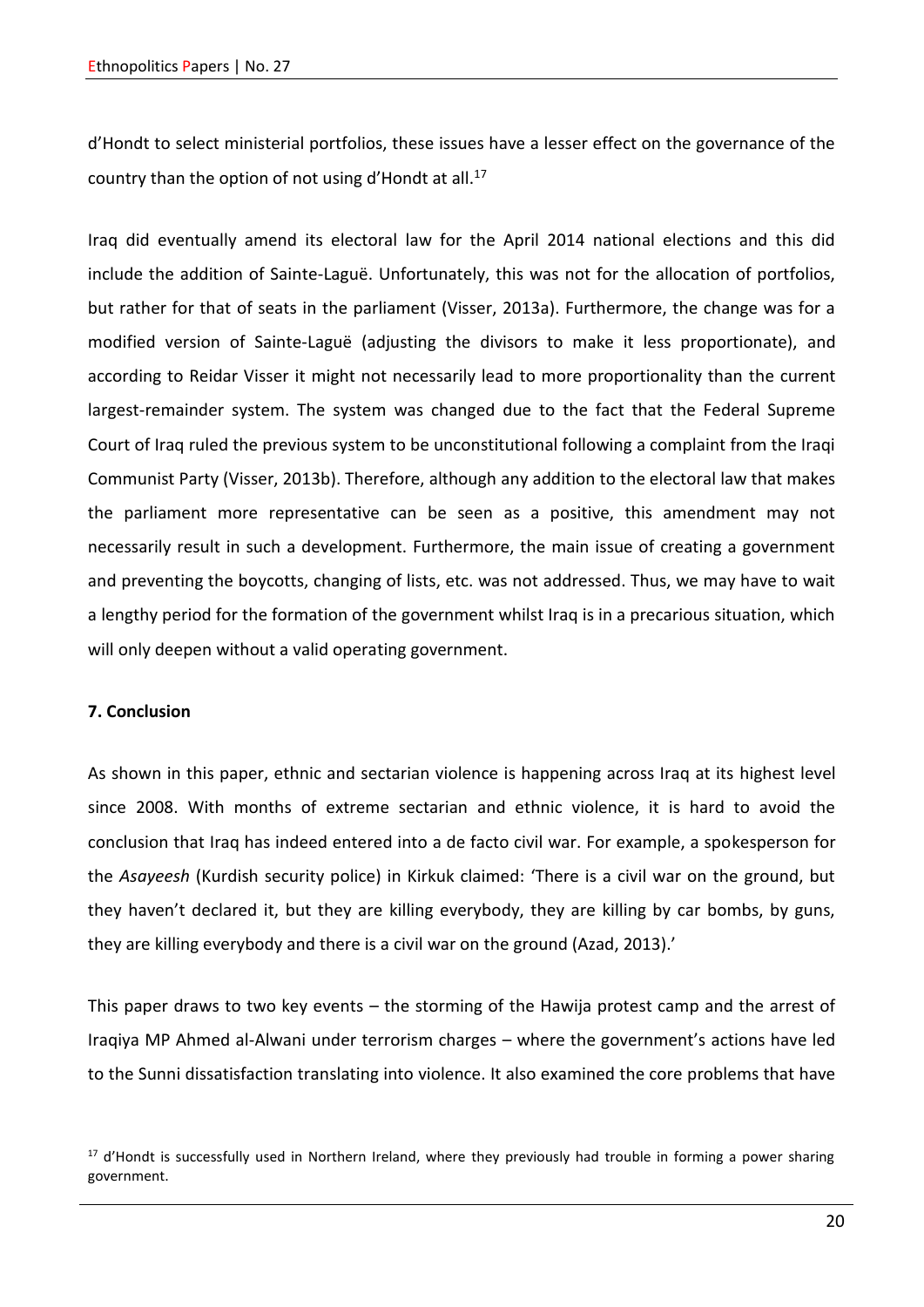led to a breakdown in relations between the Kurds and the central government, with the creation of the Dijla operations bringing them to the brink of war. This article has argued that the issues that have caused dissatisfaction (amongst both Kurds and Sunnis) stem from the system of governance in Iraq and it is therefore imperative that this system is changed to better suit the needs of the Iraqi society. As the political situation and the violence in Iraq is far worse that at the time of the last national elections, the prolonged formation of the government could revert Iraq back into the turmoil it witnessed in the early days following 2003.

It is of utmost importance to address the issues that undermine and perpetuate the rise in conflict in Iraq. This paper is an investigation into the causal structures of violence and conflict and through an examination of these it has formulated policy recommendations for Iraq that can prevent the escalation to all-out ethnic conflict following the elections. This paper has analysed the current situation in Iraq and has outlined how changes to the election law, by using d'Hondt for the allocation of cabinet portfolios, can positively alter the entire political process in Iraq and create power sharing where all ethnic groups are represented, rather than the current model, which is verging on authoritarianism. There is a fine line between success and failure in power sharing and in a country that suffers from ethnic and sectarian conflict this is only magnified. Therefore, the formation of a power sharing government cannot be left to negotiations by politicians, but must rather be backed by strong institutional methods.

It is imperative that the current system is replaced as dissatisfaction with it has caused ethnic and sectarian violence. With Iraq in such a perilous position, and with the electoral system not being changed for the national elections, one fears that Iraq may reach the stage of all out sectarian or ethnic war during the protracted formation of the government. The cost of such developments are likely to be extremely high for the people of Iraq, as well as for the region as a whole.

Since this article was written (spring 2014) ISIL have significantly strengthened their position in Iraq and have captured even more territory (beginning on 6 June 2014). The lack of an elected government has allowed for this issue to gain force and it has brought Iraq towards a real crisis. It is of paramount importance for the future of Iraq that the issues responsible for the growth of ISIL are addressed adequately and in a timely manner. The lack of a government and the problems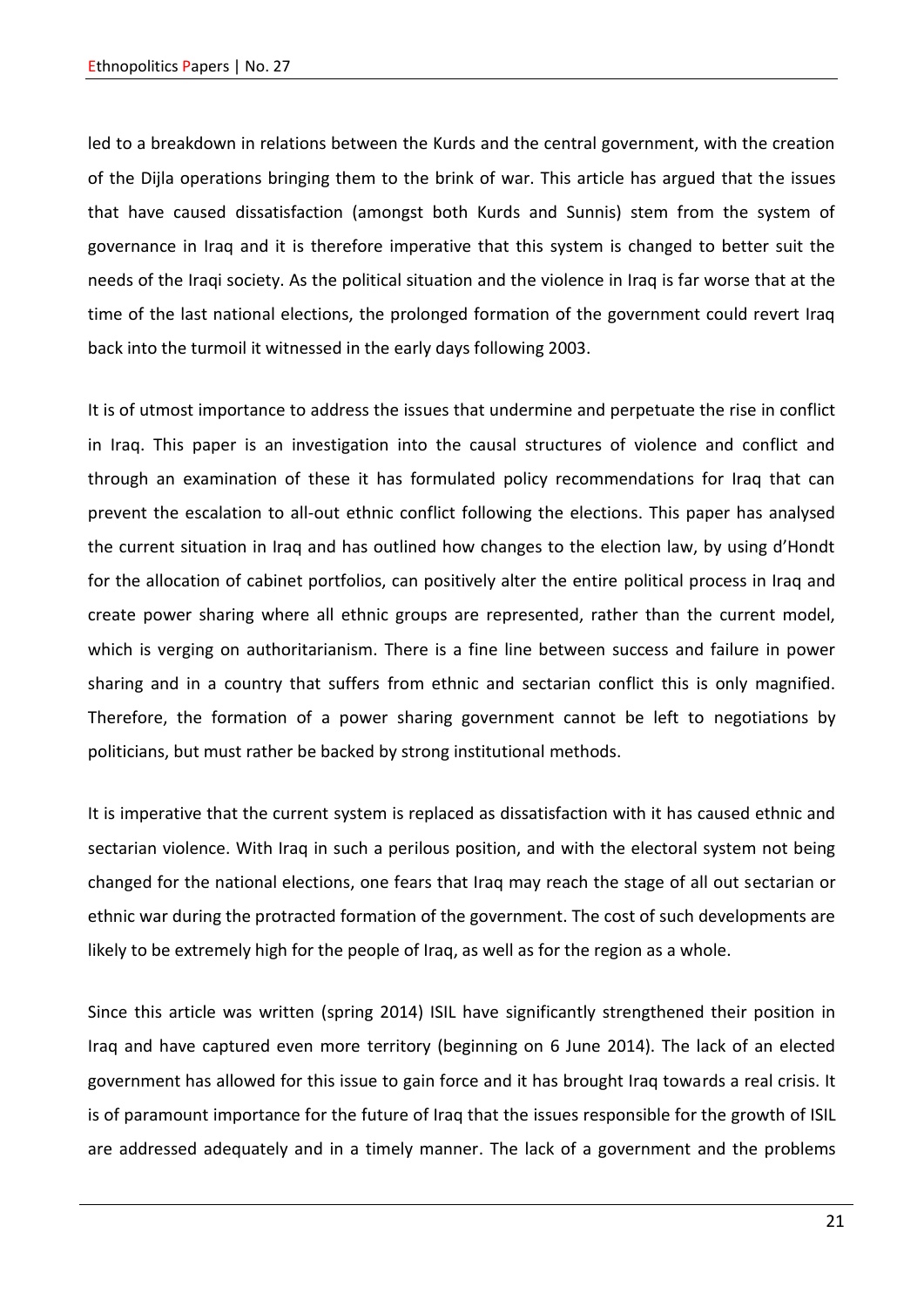with power sharing within the government are partly responsible for the re-emergence of ISIL. It is therefore imperative that the system for the allocation of portfolios is changed as soon as possible, a matter that this article has addressed.

## **8. Bibliography**

Adnan, Duran (2013) 'Deadly Turn in Protests Against Iraqi Leadership', *New York Times*, [Online], Available: [http://www.nytimes.com/2013/01/26/world/middleeast/clashes-turn-deadly-after](http://www.nytimes.com/2013/01/26/world/middleeast/clashes-turn-deadly-after-iraqi-forces-open-fire-on-protesters.html?_r=0)iraqi-forces-open-fire-on-protesters.html? r=0 [22 April 2013].

*Agence France Presse* (2013) 'Iraqi Kurd Ministers, MPs to End Boycotts', [Online], Available: [http://www.afp.com/en/home/,](http://www.afp.com/en/home/) [10 May 2013].

*Agence France-Presse* (2014) 'Iraq Government Casualty Figures', [Online], Available: <http://www.afp.com/en/home/> [8 April 2014].

*Al Jazeera* (2010) 'Power sharing deal reached in Iraq', [Online], Available: <http://english.aljazeera.net/news/middleeast/2010/11/201011119329394717.html> [11 November 2010].

*Al Jazeera* (2013a) 'Iraq Security Forces Arrest MP in Deadly Raid', [Online], Available: [http://www.aljazeera.com/news/middleeast/2013/12/iraq-security-forces-arrest-mp-deadly-raid-](http://www.aljazeera.com/news/middleeast/2013/12/iraq-security-forces-arrest-mp-deadly-raid-20131228836395606.html)[20131228836395606.html](http://www.aljazeera.com/news/middleeast/2013/12/iraq-security-forces-arrest-mp-deadly-raid-20131228836395606.html) [1 April 2014].

*Al Jazeera* (2013b) 'Dozens of Iraqi MPs Quit over Anbar Violence', [Online], Available: [http://www.aljazeera.com/news/middleeast/2013/12/iraq-anbar-violence-](http://www.aljazeera.com/news/middleeast/2013/12/iraq-anbar-violence-20131230222045598880.html)[20131230222045598880.html](http://www.aljazeera.com/news/middleeast/2013/12/iraq-anbar-violence-20131230222045598880.html) [1 April 2014].

*Al Jazeera* (2013c) 'Iraqi tribal leaders demand federation', [Online] <http://www.aljazeera.com/news/middleeast/2013/05/201352071548212347.html> [24 May 2013].

*Al Jazeera* (2014a) 'Iraqi Army Assault Underway to Eject al-Qaeda', [Online], Available: [http://www.aljazeera.com/news/middleeast/2014/01/iraqi-forces-bomb-east-fallujah-](http://www.aljazeera.com/news/middleeast/2014/01/iraqi-forces-bomb-east-fallujah-20141518832201807.html)[20141518832201807.html](http://www.aljazeera.com/news/middleeast/2014/01/iraqi-forces-bomb-east-fallujah-20141518832201807.html) [1 April 2014].

*Al Jazeera* (2014b) 'Iraq Government Loses Control of Fallujah', [Online], Available: [http://www.aljazeera.com/news/middleeast/2014/01/iraq-government-loses-control-fallujah-](http://www.aljazeera.com/news/middleeast/2014/01/iraq-government-loses-control-fallujah-20141414625597514.html)[20141414625597514.html](http://www.aljazeera.com/news/middleeast/2014/01/iraq-government-loses-control-fallujah-20141414625597514.html) [1 April 2014].

*Al Jazeera* (2014c) 'Dozens Killed in another Bloody Day for Iraq', [Online], Available: [http://www.aljazeera.com/news/middleeast/2014/03/dozens-killed-another-bloody-day-iraq-](http://www.aljazeera.com/news/middleeast/2014/03/dozens-killed-another-bloody-day-iraq-20143192266501288.html)[20143192266501288.html](http://www.aljazeera.com/news/middleeast/2014/03/dozens-killed-another-bloody-day-iraq-20143192266501288.html) [1 April 2014].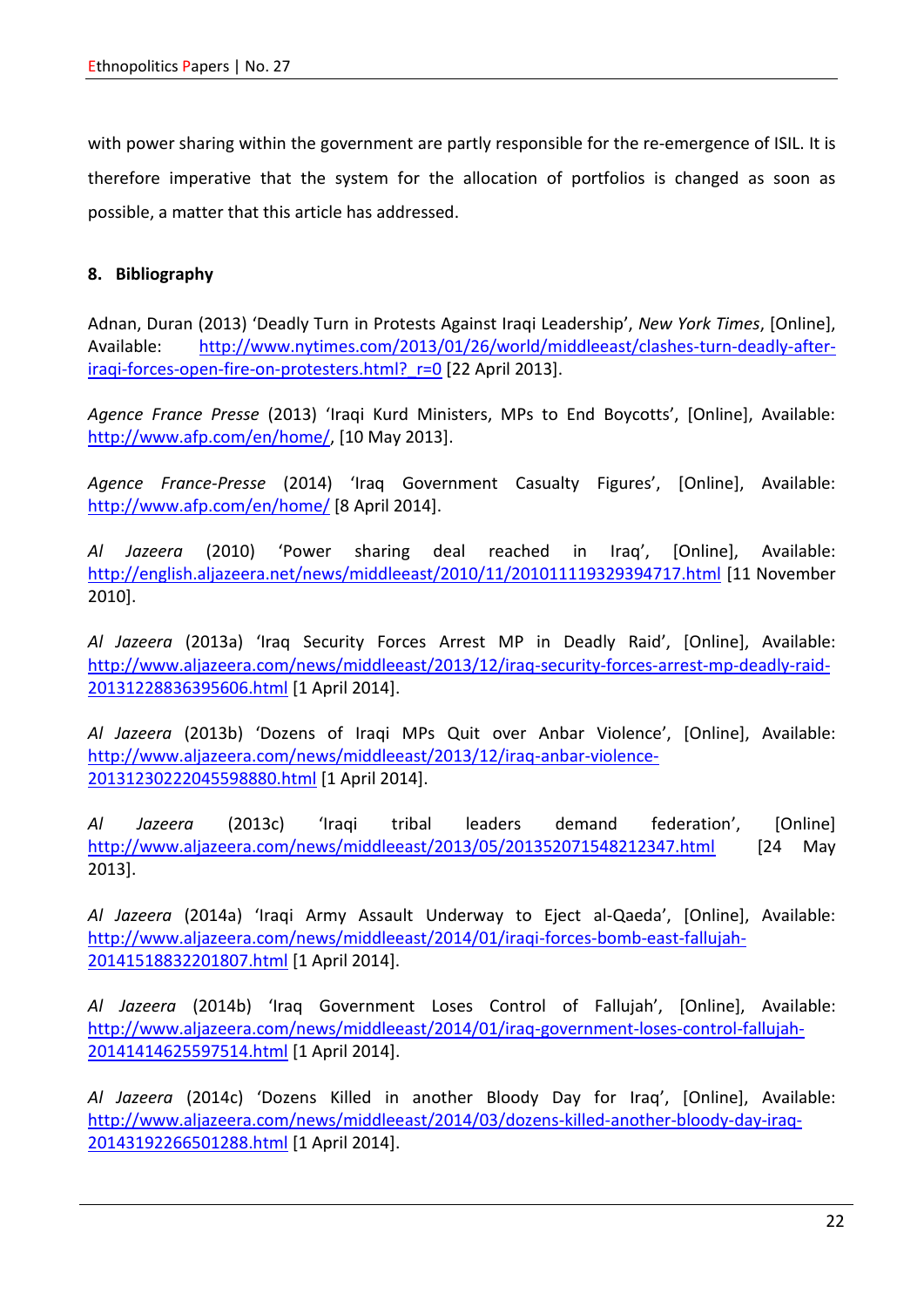Al-Salhy, Suadad (2013) 'Nearly 50 Killed as Sectarian Violence Flares in Iraq', *Reuters*, [Online], Available: [http://www.reuters.com/article/2013/04/25/us-iraq-violence](http://www.reuters.com/article/2013/04/25/us-iraq-violence-idUSBRE93N11M20130425)[idUSBRE93N11M20130425](http://www.reuters.com/article/2013/04/25/us-iraq-violence-idUSBRE93N11M20130425) [1 May 2013].

*Anadolu Agency* (2013) 'June's casualties over 1,500 in Iraq', [Online], Available: <http://www.aa.com.tr/en/news/199415--junes-casualties-over-1-500-in-iraq> [3 July 2013].

*Aswat al-Iraq* (2012a) 'Kurdistan Political Blocs Reject Formation of Dijla Operations Command', [Online], Available: <http://en.aswataliraq.info/> [17 January 2013].

*Aswat al-Iraq* (2012b) 'Maliki Overrides His Jurisdictions in Kirkuk Case, President Talabani', [Online], Available: <http://en.aswataliraq.info/> [16 January 2013].

*Aswat al-Iraq* (2013a) 'Iraqiya Bloc Ministers Boycott Cabinet Meeting for Consecutive 3 Weeks', [Online], the contraction of the contraction of the contraction of the contraction of the contraction of the contraction of the contraction of the contraction of the contraction of the contraction of the contraction of the [http://en.aswataliraq.info/\(S\(c4pdnzepjymanrqwhgo2tl45\)\)/Default1.aspx?page=article\\_page&id=](http://en.aswataliraq.info/(S(c4pdnzepjymanrqwhgo2tl45))/Default1.aspx?page=article_page&id=152236&l=1) [152236&l=1](http://en.aswataliraq.info/(S(c4pdnzepjymanrqwhgo2tl45))/Default1.aspx?page=article_page&id=152236&l=1) [4 April 2013].

*Aswat al-Iraq* (2013b) '1045 killed, 2397 wounded in May in Iraq, UN,' [Online], Available: [http://en.aswataliraq.info/\(S\(aqnmy155udjyfhq3il4u1k55\)\)/Default1.aspx?page=article\\_page&id=](http://en.aswataliraq.info/(S(aqnmy155udjyfhq3il4u1k55))/Default1.aspx?page=article_page&id=153479) [153479](http://en.aswataliraq.info/(S(aqnmy155udjyfhq3il4u1k55))/Default1.aspx?page=article_page&id=153479) [20 June 2013].

Azad, Lieutenant Colonel (2013) Interview conducted by the author at the KDP Asayeesh headquarters, Kirkuk.

Barznjy, Hiwa (2013) 'Stay or go? Iraq's Kurdish MPs debate leaving government again', *Niqash* [Online], Available at: <http://www.niqash.org/articles/?id=3196> [25 April 2013].

*BBC* (2006) 'Who's who in Iraq's new cabinet', [Online], Available: <http://news.bbc.co.uk/1/hi/5000750.stm> [24 February 2011].

*BBC Monitoring* (2012a) 'Paper Views Kurdish 'Fears' Over Operations Command in Eastern Iraq', [Online], Available: <http://www.monitor.bbc.co.uk/> (homepage) [17 January 2013].

*BBC Monitoring* (2012b) 'Iraqi Kurds to Set up Own Military Command in Disputed Kirkuk - Paper', [Online], Available: <http://www.monitor.bbc.co.uk/> (homepage) [17 January 2013].

*BBC Monitoring* (2012c) 'Iraqi, Kurdistan Region Ministers Discuss Military Tensions in Disputed Kirkuk', [Online], Available: <http://www.monitor.bbc.co.uk/> (homepage) [16 January 2013].

*BBC Monitoring* (2012d) 'Al-Jazeera reports Iraqi anti-government protests, interviews figures', [Online] <http://www.monitor.bbc.co.uk/> (homepage) [14 January 2013].

*BBC Monitoring (*2013a) 'Al-Iraqiyah List MP Decries Performance of Iraqi Army; Roundup', [Online], Available: <http://www.monitor.bbc.co.uk/> (homepage) [8 April 2013].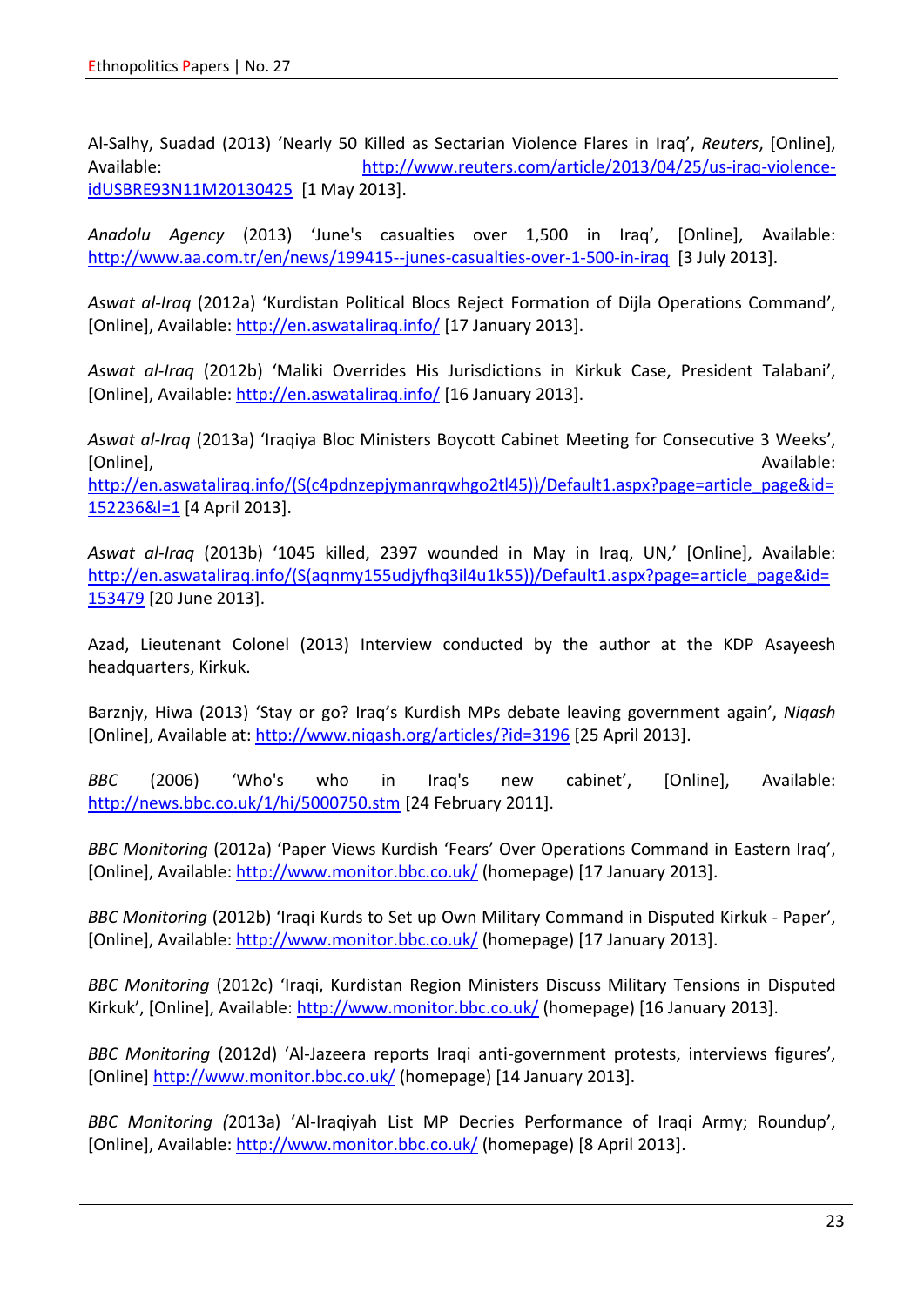Bezhan, Frud (2013) 'Iraq Election Results Indicate Growing Polarization.' *Radio Free Europe, <http://www.rferl.org/content/iraq-election-results-analysis/24978442.html>* [Accessed: 2013/05/10]

Cockburn, Patrick. (2014) 'The battle for Fallujah: Fighting returns to Iraqi city as al-Qa'ida-linked rebels gain stronghold', *The Independent* [Online], Available: [http://www.independent.co.uk/news/world/middle-east/the-battle-for-fallujah-fighting-returns](http://www.independent.co.uk/news/world/middle-east/the-battle-for-fallujah-fighting-returns-to-iraqi-city-as-alqaidalinked-rebels-gain-stronghold-9392741.html)[to-iraqi-city-as-alqaidalinked-rebels-gain-stronghold-9392741.html](http://www.independent.co.uk/news/world/middle-east/the-battle-for-fallujah-fighting-returns-to-iraqi-city-as-alqaidalinked-rebels-gain-stronghold-9392741.html) [19 May 2014].

Dalo, Salah (2013) Interview, conducted by the author in Kirkuk KDP Head Office.

*Deutsche Presse-Agentur* (2013) 'Report: Iraqi Sunni Minister Resigns in Protest of Deadly Crackdown', [Online], Available: <http://www.dpa.de/> (homepage) [10 May 2013].

Ditz, Jason (2012) 'Kurdish Troops Fire on Iraqi Military Helicopter as Tensions Soar', *Antiwar.com*, [Online], Available: [http://news.antiwar.com/2012/12/18/kurdish-troops-fire-on-iraqi-military](http://news.antiwar.com/2012/12/18/kurdish-troops-fire-on-iraqi-military-helicopter-as-tensions-soar/)[helicopter-as-tensions-soar/](http://news.antiwar.com/2012/12/18/kurdish-troops-fire-on-iraqi-military-helicopter-as-tensions-soar/) [16 January 2013].

Dolamari, Mewan (2014) 'IHEC announces official Iraqi parliamentary election results', BasNews, [Online], Available: [http://www.basnews.com/en/News/Details/IHEC-announces-official-Iraqi](http://www.basnews.com/en/News/Details/IHEC-announces-official-Iraqi-parliamentary-election-results/20802)[parliamentary-election-results/20802](http://www.basnews.com/en/News/Details/IHEC-announces-official-Iraqi-parliamentary-election-results/20802) [19 May 2014].

Donat, Gözde Nur (2012) 'Talabani's Departure from Iraqi Politics Source of Concern for Ankara', Today's **Example 2** Zaman, **Containers** [Online], Today's Available: [http://www.todayszaman.com/newsDetail\\_getNewsById.action?newsId=301625](http://www.todayszaman.com/newsDetail_getNewsById.action?newsId=301625) [16 January 2013].

Dunlop, W.G. (2013a) 'UN Calls for Restraint in Iraq as over 200 Killed', *Agence France Presse*, [Online], Available: <http://www.afp.com/en/home/> (homepage) [10 May 2013].

Dunlop, W.G. (2013b) 'Violence kills 27 as Iraq cabinet talks security', *Agence France Presse*, [Online], Available: <http://www.afp.com/en/home/> (homepage) [20 June 2013].

*Energy Compass* (2012a) 'Iraq: Kurds, Baghdad Circle Warily Around Kirkuk, Oil and All', [Online], Available:<http://www.energyintel.com/> (homepage) [16 January 2013].

Faraj, Salam and Nafia Abduljabbar (2012) 'Thousands of Iraq Sunnis in Angry Anti-Maliki Demos', Agence France Presse, [Online], Available: <http://www.afp.com/en/home/> (homepage) [14 January 2013].

*FARS News Agency* (2012) 'Iraqi MPs Warn US to Drop Plan for Meddling in Kurdistan Region', [Online], Available: <http://english.farsnews.com/> (homepage) [16 January 2013].

Fordham, Alice (2013) 'Rifts in Kirkuk as Deep as its Oil Wells', *The National*, [Online], Available: <http://www.thenational.ae/news/world/middle-east/rifts-in-kirkuk-are-as-deep-as-its-oil-wells> [9] April 2013].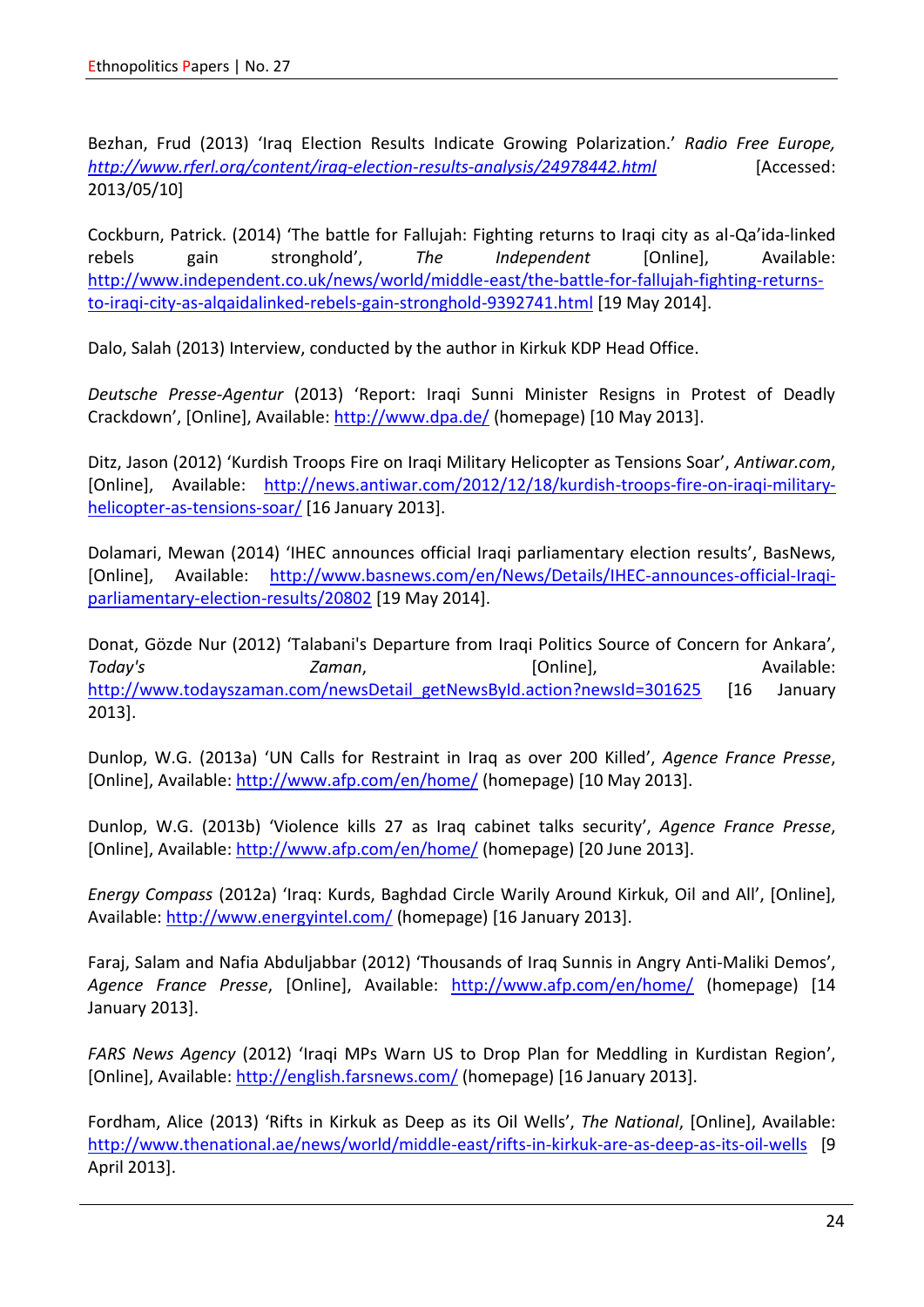Gorzewsk, Andreas (2013) 'Iraq's Election Campaigns Marked by Attacks', *Deutsche Welle World*, [Online], Available: <http://www.dw.de/iraqs-election-campaigns-marked-by-attacks/a-16757361> [10 May 2013].

Griffis, Margaret (2013a) 'Iraq's Bloody Monday: 75 Killed, 356 Wounded', *Antiwar.com*, [Online], Available: [http://original.antiwar.com/updates/2013/04/15/iraqs-bloody-monday-75-killed-356](http://original.antiwar.com/updates/2013/04/15/iraqs-bloody-monday-75-killed-356-wounded/) [wounded/](http://original.antiwar.com/updates/2013/04/15/iraqs-bloody-monday-75-killed-356-wounded/) [10 May 2013].

Griffis, Margaret (2013b) 'Sixty Killed, 132 Wounded in Ongoing Iraq Carnage', *Antiwar.com*, [Online], Available: [http://original.antiwar.com/updates/2013/05/21/sixty-killed-132-wounded-in](http://original.antiwar.com/updates/2013/05/21/sixty-killed-132-wounded-in-ongoing-iraq-carnage/)[ongoing-iraq-carnage/](http://original.antiwar.com/updates/2013/05/21/sixty-killed-132-wounded-in-ongoing-iraq-carnage/) [26 May 2013].

Harding, Luke (2014) 'Iraq Suffers its Deadliest Year Since 2008', *The Guardian*, [Online], Available: <http://www.theguardian.com/world/2014/jan/01/iraq-2013-deadliest-year-since-2008> [1 January 2014].

Ibrahim, Marwan (2013) 'Protest-Related Violence Kills 54 in Iraq', *Agence France Presse*, [Online], Available:<http://www.afp.com/en/home/> (homepage) [10 May 2013].

IHS Global Insight (2013a) 'Turkey Announces Significant Energy Deal by Joining Exxonmobil in Iraqi Kurdistan', [Online], Available: <http://www.ihs.com/> (homepage) [15 May 2013].

IHS Global Insight (2013b) 'Iraqi PM's Visit to Erbil Raises Hopes for Renewed Oil Deal with Kurdistan', [Online], Available: <http://www.ihs.com/> (homepage) [20 June 2013].

Ingram, Jamie (2013a) 'Iraq's deputy PM confirms reduced oil production targets', IHS Global Insight, [Online], Available: <http://www.ihs.com/> (homepage) [20 June 2013].

Ingram, Jamie (2013b) 'Election 2013: Iraq Postpones Provincial Polls in Two Restive Regions', *IHS Global Insight*, [Online], Available: <http://www.ihs.com/> (homepage) [9 March 2013]. *IntelliNews* (2013) 'Government Discussing Terms of Energy Deal With Iraqi Kurds,' [Online], Available: <http://www.intellinews.com/> (homepage) [11 April 2013].

*International Oil Daily* (2013) 'KRG Makes Case for More Autonomy in Oil Policy', [Online], Available: <http://www.energyintel.com/Pages/Login.aspx?fid=art&DocId=795202> [Accessed 04/04/2013]

Junnola, Jill (2012a) 'Iraq: Kurds, Baghdad Circle Warily Around Kirkuk, Oil and All', *Energy Compass*, [Online], Available: <http://www.energyintel.com/> (homepage) [16 January 2013].

Kagan, Kimberly & Frederick Kagan (2013) 'Iraq's descent', *The Washington Post*, [Online], Available:<http://www.washingtonpost.com/> (homepage) [8 April 2013].

Karim, Ammar (2013) 'Iraq PM Orders Security Shakeup as Unrest Kills 21', *Agence France Presse,* [Online], Available:<http://www.afp.com/en/home/> (homepage) [26 May 2013].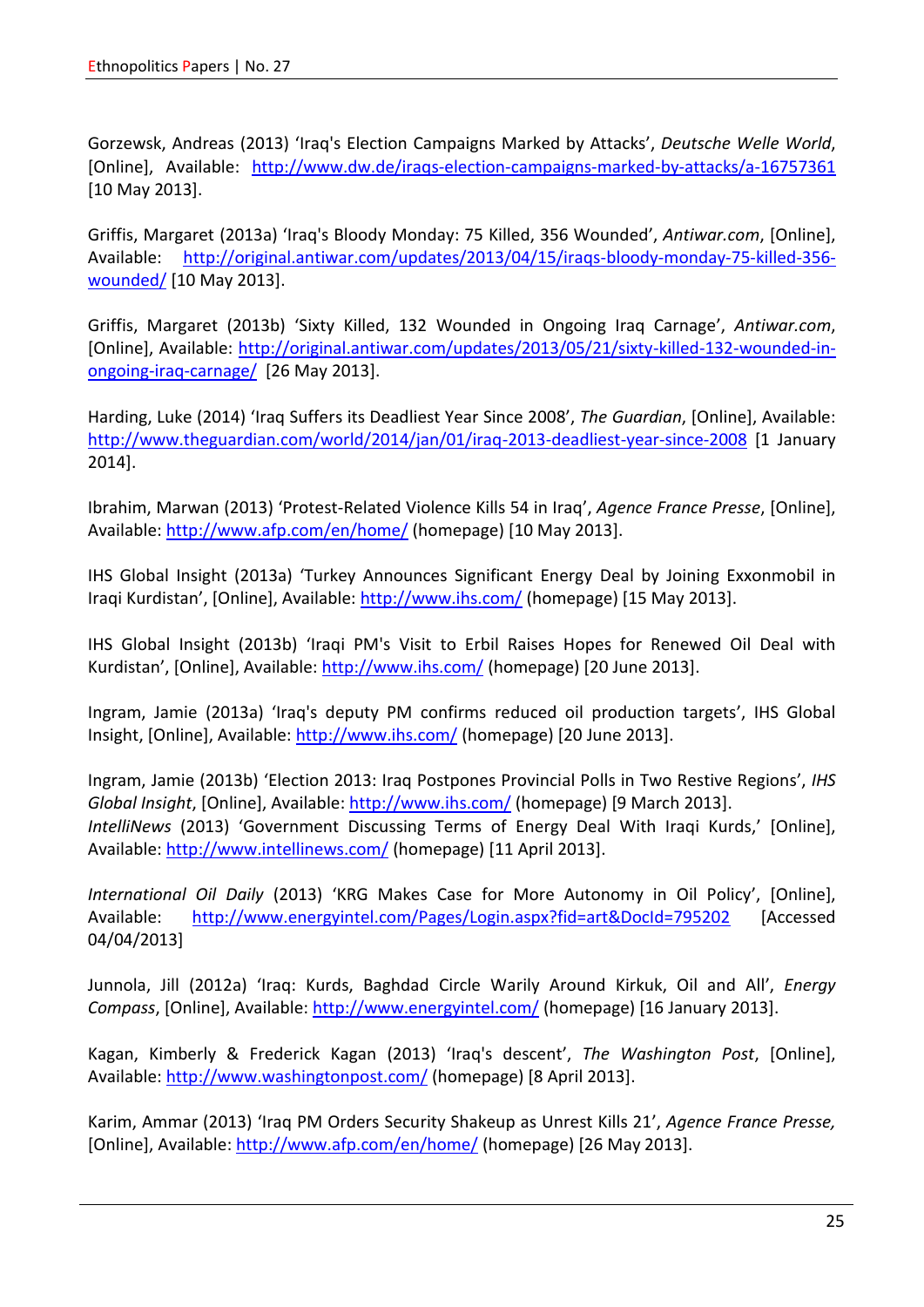Khoudouri, Walid (2013) 'Erbil-Ankara oil agreement threatens Iraq's unity', *Al-Monitor*, [Online], Available: [http://www.al-monitor.com/pulse/business/2013/12/oil-kurdistan-turkey-threat](http://www.al-monitor.com/pulse/business/2013/12/oil-kurdistan-turkey-threat-baghdad.html)[baghdad.html#](http://www.al-monitor.com/pulse/business/2013/12/oil-kurdistan-turkey-threat-baghdad.html) [1 February 2014].

Knights, Michael (2014) 'Mosul Security Crisis: A Chance to Break Iraq's Political Logjam', *The Washington Institute*, [Online], Available: [http://www.washingtoninstitute.org/policy](http://www.washingtoninstitute.org/policy-analysis/view/mosul-security-crisis-a-chance-to-break-iraqs-political-logjam)[analysis/view/mosul-security-crisis-a-chance-to-break-iraqs-political-logjam](http://www.washingtoninstitute.org/policy-analysis/view/mosul-security-crisis-a-chance-to-break-iraqs-political-logjam) [16 June 2014].

Markey, Patrick and Aseel Kami (2013) 'Iraqi Sunnis, Kurds Boycott Cabinet to Back Protests,' [Online], *Reuters,* [http://www.reuters.com/article/2013/01/08/us-iraq-protests](http://www.reuters.com/article/2013/01/08/us-iraq-protests-idUSBRE9070C520130108)[idUSBRE9070C520130108](http://www.reuters.com/article/2013/01/08/us-iraq-protests-idUSBRE9070C520130108) [14 January 2013].

Mazouri, Heliz (2012) 'Iraq's Kurds Reject Baghdad's Kirkuk Oil Deal', *Rudaw*, [Online], Available: <http://rudaw.net/english> (homepage) [28 January 2013].

Mustafa, Falah (2013) Interview conducted by the author in the KRG Foreign Relations Ministery in Erbil, Iraq.

Nasrawi, Salah (2013a) 'Early Elections in Iraq?', *Al-Ahram Weekly*, [Online], Available: <http://weekly.ahram.org.eg/News/2173/19/Early-elections-in-Iraq-.aspx> [9 May 2013].

Nasrawi, Salah (2013b) 'Does Iraq need a president?', *Al-Ahram Weekly*, [Online], Available: <http://weekly.ahram.org.eg/News/2786/19/Does-Iraq-need-a-president-.aspx> [20 June 2013].

*National Iraqi News Agency* (2013a) 'Kurds: Withdraw Ministers and Economic Independence Among and the Coptions', Among Available: [http://www.ninanews.com/english/News\\_Details.asp?ar95\\_VQ=GGJFGL](http://www.ninanews.com/english/News_Details.asp?ar95_VQ=GGJFGL) [9 April 2013].

*National Iraqi News Agency* (2013b) 'Kirkuk's Arab MPs: Our Resignations Within the Hands of the Iraqiya Leaders', [Online], Available: [http://www.ninanews.com/english/News\\_Details.asp?ar95\\_VQ=GGDFED](http://www.ninanews.com/english/News_Details.asp?ar95_VQ=GGDFED) [8 April 2013]. *National Iraqi News Agency* (2013c) 'A Protester Killed by Army in Hawija', [Online], Available: [http://www.ninanews.com/english/News\\_Details.asp?ar95\\_VQ=GHGILD](http://www.ninanews.com/english/News_Details.asp?ar95_VQ=GHGILD) [10 May 2013].

*National Iraqi News Agency* (2013d) 'Sadrist MP Criticizes the way of Storming Hawija Sit-in Square', [Online], Available: [http://www.ninanews.com/english/News\\_Details.asp?ar95\\_VQ=GHHGFJ](http://www.ninanews.com/english/News_Details.asp?ar95_VQ=GHHGFJ) [10 May 2013].

*National Iraqi News Agency* (2013e) 'MP Criticizes the Silence of the Federal Government About Peshmerga's Interventions in Kirkuk', [Online], Available: [http://www.ninanews.com/english/News\\_Details.asp?ar95\\_VQ=GIFHGK](http://www.ninanews.com/english/News_Details.asp?ar95_VQ=GIFHGK) [20 June 2013].

Neale, Mark (2011) 'Why this education mess should teach us a lesson', *Belfast Telegraph* [Online], Available: [http://www.belfasttelegraph.co.uk/opinion/news-analysis/why-this-education-mess](http://www.belfasttelegraph.co.uk/opinion/news-analysis/why-this-education-mess-should-teach-us-a-lesson-15132182.html)[should-teach-us-a-lesson-15132182.html](http://www.belfasttelegraph.co.uk/opinion/news-analysis/why-this-education-mess-should-teach-us-a-lesson-15132182.html) [11 November 2011].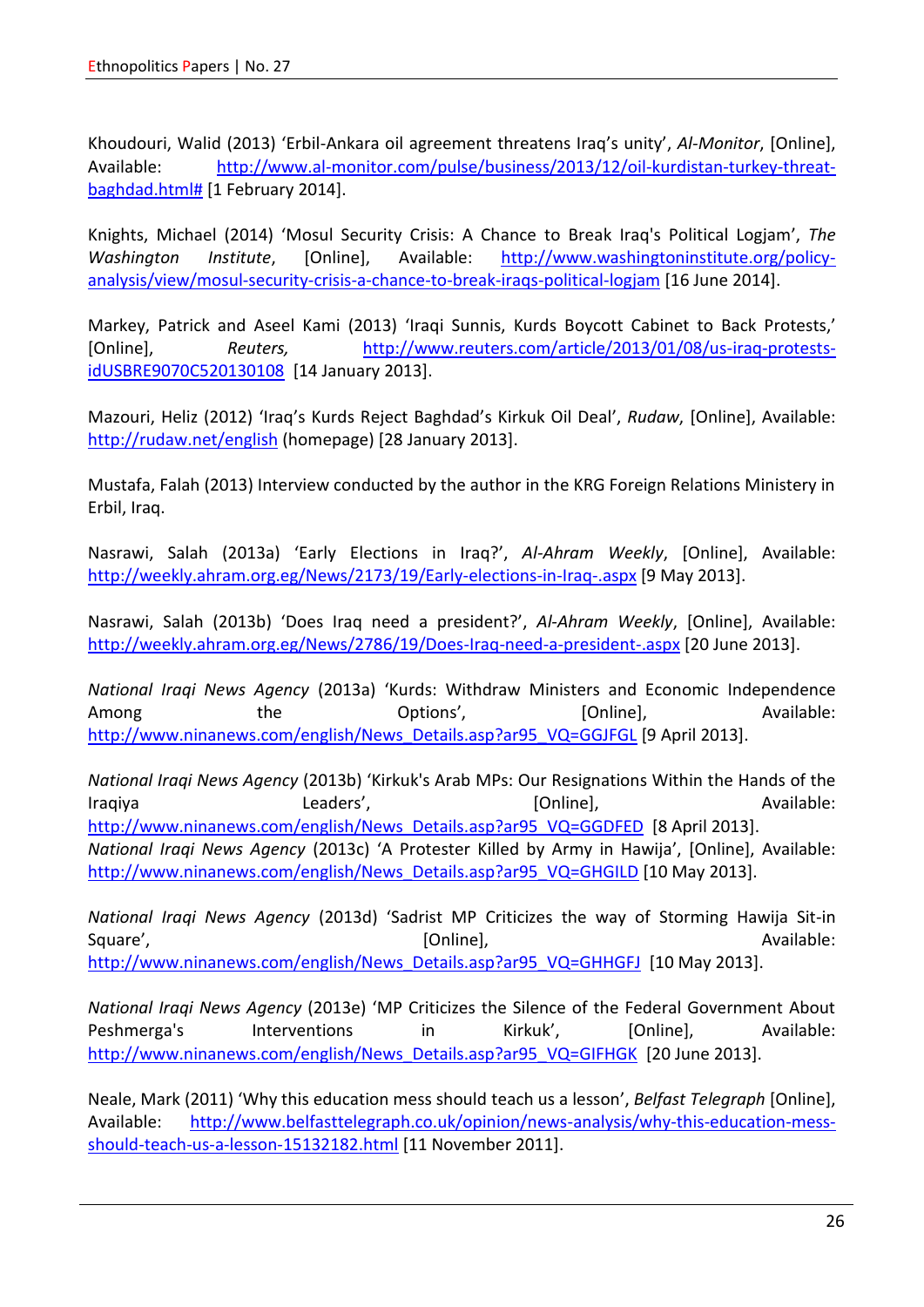O'Driscoll, Dylan. (2014) *Throwing Water Over the Tinderbox; An Alternative for Kirkuk,*  unpublished thesis, University of Exeter.

*Oil Review* (2013) 'KRG and Iraqi Government Reach Tentative Agreement over Oil Issues', [Online], Available: [http://www.oilreviewmiddleeast.com/industry/iraq-kurdistan-region-of-iraq](http://www.oilreviewmiddleeast.com/industry/iraq-kurdistan-region-of-iraq-reach-a-tentative-deal-on-payment-to-oil-firms)[reach-a-tentative-deal-on-payment-to-oil-firms](http://www.oilreviewmiddleeast.com/industry/iraq-kurdistan-region-of-iraq-reach-a-tentative-deal-on-payment-to-oil-firms) [10 May 2013].

O'Leary, Brendan, Bernard Grofman & Jørgen Elklit (2005) 'Divisor Methods for Sequential Portfolio Allocation in Multi-Party Executive Bodies: Evidence from Northern Ireland and Denmark' *American Journal of Political Science* , Vol. 49, No. 1, 198-211.

Tawfeeq, Mohammed & Saad Abedine (2013) 'Clash at Sunni Protest in Iraq Leaves Dead and Wounded.' *CNN*, [Online], Available: [http://edition.cnn.com/2013/04/23/world/meast/iraq](http://edition.cnn.com/2013/04/23/world/meast/iraq-violence)[violence](http://edition.cnn.com/2013/04/23/world/meast/iraq-violence) [10 May 2013].

*Reuters* (2013a) **'**Iraqi Kurdistan pressures Baghdad with Turkey oil pipeline push', [Online], Available: [http://www.reuters.com/article/2013/07/01/iraq-kurds-pipeline](http://www.reuters.com/article/2013/07/01/iraq-kurds-pipeline-idUSL5N0F33ZN20130701)[idUSL5N0F33ZN20130701](http://www.reuters.com/article/2013/07/01/iraq-kurds-pipeline-idUSL5N0F33ZN20130701) [2 July 2013].

Reuters (2013b) 'Iraqi Kurds Say New Oil Pipeline to Turkey to Start Soon.' Today's Zaman, [http://www.todayszaman.com/news-318694-iraqi-kurds-say-new-oil-pipeline-to-turkey-to-start](http://www.todayszaman.com/news-318694-iraqi-kurds-say-new-oil-pipeline-to-turkey-to-start-soon.html)[soon.html](http://www.todayszaman.com/news-318694-iraqi-kurds-say-new-oil-pipeline-to-turkey-to-start-soon.html) [Accessed 03/07/2013].

*Rudaw* (2013) 'Kurdistan Region Begins Oil Export to Turkey', [Online], Available: <http://rudaw.net/english/kurdistan/131220131> [1 February 2014].

*Rudaw* (2014) 'Political Parties in Iraq on Collision Course over Third Term For Maliki', <http://rudaw.net/english/middleeast/iraq/19052014> [20 May 2014].

Salaheddin, Sinan. (2012a) 'Iraqi Police Clash with Kurdish Guards, 1 Dead', *Associated Press*, [Online], Available:<http://www.ap.org/> (homepage) [16 January 2013]. Salaheddin, Sinan (2013a) 'Bombings Kill 23, Wound Dozens in Iraq', *Inquirer News,* [Online], Available: <http://newsinfo.inquirer.net/381727/bombings-kill-23-wound-dozens-in-iraq> [11 April 2013].

Salaheddin, Sinan (2013b) 'Gunmen Seize Sunni Town in Central Iraq', *Associated Press,* [Online], Available:<http://www.ap.org/> (homepage) [10 May 2013].

Salaheddin, Sinan (2013c) 'Car Bomb, Other Attacks Kill 20 in Iraq', *Associated Press*, [Online], Available: <http://www.ap.org/> (homepage) [26 May 2013].

Salaheddin, Sinan (2013d) 'Iraqi PM Visits Kurdish North, Hoping to Mend Ties', *Associated Press,* [Online], Available: <http://www.ap.org/> (homepage) [20 June 2013].

Salaheddin, Sinan (2014) 'Iraq: PM's Group is Biggest Election Winner', *Associated Press,* [Online], Available: <http://www.ap.org/> (homepage) [19 May 2014].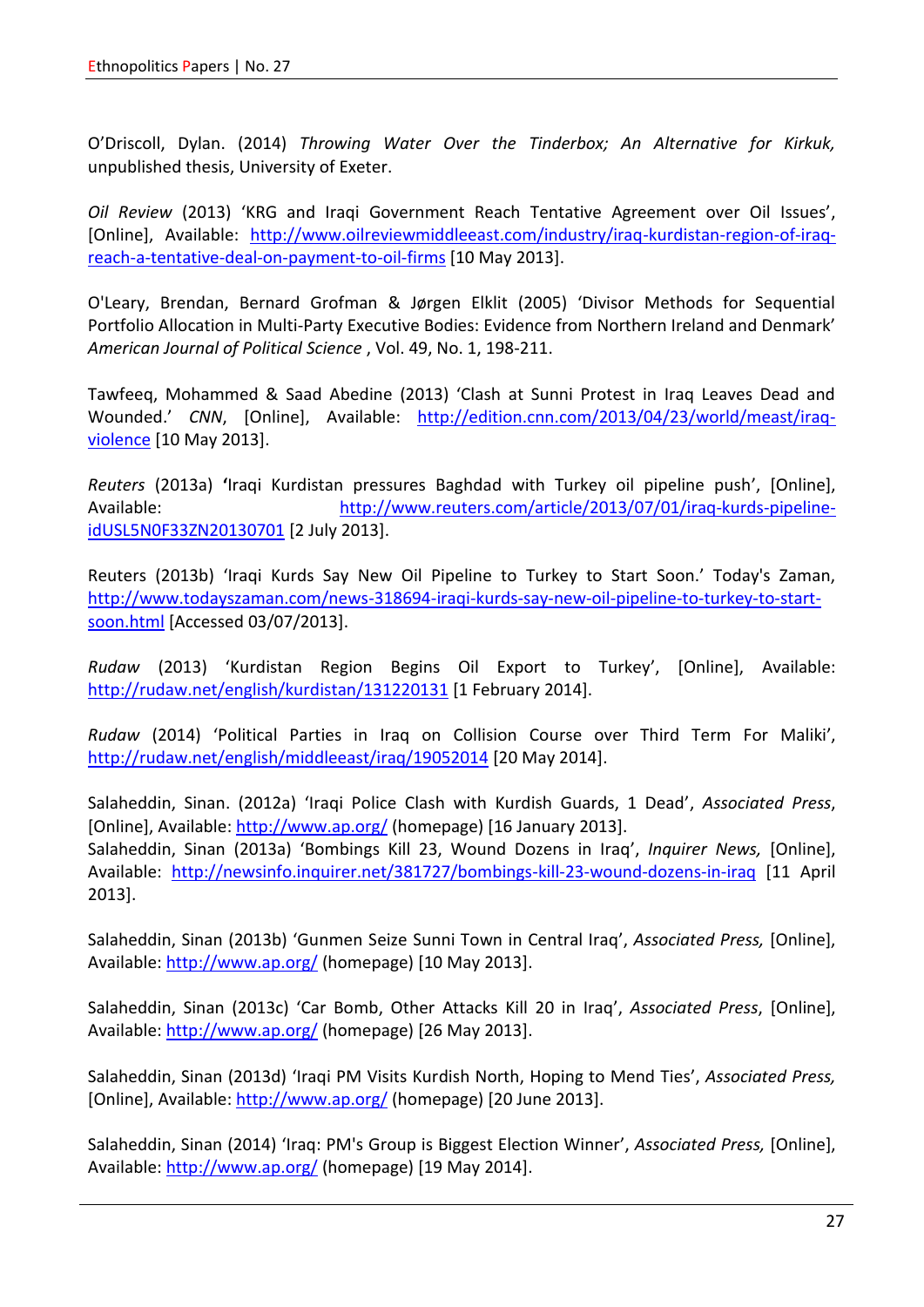Schreck, Adam (2013a) 'Iraq on Edge After Deadly Raid on Protest Camp', *Associated Press* [Online], Available:<http://www.ap.org/> (homepage) [10 May 2013].

Tansey, Oisín (2007) 'Process Tracing and Elite Interviewing: A Case for Non-probability Sampling', *Political Science and Politics* Vol. 40, no. 4, 765-772.

*Today's Zaman* (2012a) 'Junior Talabani Says any Attack on Iraqi Kurds Would Justify Independence,' [Online], Available: [http://www.todayszaman.com/news-299076-junior-talabani](http://www.todayszaman.com/news-299076-junior-talabani-says-any-attack-on-iraqi-kurds-would-justify-independence.html)[says-any-attack-on-iraqi-kurds-would-justify-independence.html](http://www.todayszaman.com/news-299076-junior-talabani-says-any-attack-on-iraqi-kurds-would-justify-independence.html) [16 January 2013].

*Today's Zaman* (2012b) 'Iraq's Barzani Says Kurds Ready to Fight Over Disputed City', [Online], Available: [http://www.todayszaman.com/news-300806-iraqs-barzani-says-kurds-ready-to-fight](http://www.todayszaman.com/news-300806-iraqs-barzani-says-kurds-ready-to-fight-over-disputed-city.html)[over-disputed-city.html](http://www.todayszaman.com/news-300806-iraqs-barzani-says-kurds-ready-to-fight-over-disputed-city.html) [16 January 2013].

*Today's Zaman* (2012c) 'Local Forces to Protect Iraq's Disputed Areas*',* [Online], Available: <http://www.todayszaman.com/news-300438-local-forces-to-protect-iraqs-disputed-areas.html> [16 January 2013].

*Today's Zaman* (2013a) 'Iraq's Shahristani says Kurdish Oil Export to Turkey "Smuggling"', [Online], Available: [http://todayszaman.com/news-311696-iraqs-shahristani-says-kurdish-oil-export-to](http://todayszaman.com/news-311696-iraqs-shahristani-says-kurdish-oil-export-to-turkey-smuggling.html)[turkey-smuggling.html](http://todayszaman.com/news-311696-iraqs-shahristani-says-kurdish-oil-export-to-turkey-smuggling.html) [11 April 2013].

UN (2013a) 'April Iraq's Deadliest Month In Five Years: UN.' *UN News Centre*, [Online], Available: [http://www.un.org/apps/news/story.asp?NewsID=44806#.UcRM\\_z6sgXw](http://www.un.org/apps/news/story.asp?NewsID=44806%23.UcRM_z6sgXw%20) [10 May 2013].

UN (2013b) 'Report: 229 Iraqi Civilian Deaths in March', *United Press International*, [Online], Available: [http://www.upi.com/Top\\_News/World-News/2013/04/09/Report-229-Iraqi-civilian](http://www.upi.com/Top_News/World-News/2013/04/09/Report-229-Iraqi-civilian-deaths-in-March/UPI-36931365507553/)[deaths-in-March/UPI-36931365507553/](http://www.upi.com/Top_News/World-News/2013/04/09/Report-229-Iraqi-civilian-deaths-in-March/UPI-36931365507553/) [9 May 2013].

UN (2013c) 'Violence Clouds Iraqi Political System', *United Press International*, [Online], Available: [http://www.upi.com/Top\\_News/Special/2013/04/08/Violence-clouds-Iraqi-political-system/UPI-](http://www.upi.com/Top_News/Special/2013/04/08/Violence-clouds-Iraqi-political-system/UPI-83131365425752/)[83131365425752/](http://www.upi.com/Top_News/Special/2013/04/08/Violence-clouds-Iraqi-political-system/UPI-83131365425752/) [11 April 2013].

Van Heuvelen, Ben (2012) 'In Iraq, Exxon Oil Deal Foments Talk of Civil War', *Washington Post*, [Online], Available: [http://articles.washingtonpost.com/2012-12-](http://articles.washingtonpost.com/2012-12-18/world/35887389_1_kurdistan-pesh-merga-land-and-oil) [18/world/35887389\\_1\\_kurdistan-pesh-merga-land-and-oil](http://articles.washingtonpost.com/2012-12-18/world/35887389_1_kurdistan-pesh-merga-land-and-oil) [16 January 2013].

Visser, Reidar. (2010) 'Parliament Approves the Second Maliki Government', *Historiae,* [Online], Available:<http://historiae.org/Maliki-second.asp> [21 February 2011].

Visser, Reidar (2013a) 'Iraq Amends Its Electoral Law and Is Ready for Parliamentary Elections in April 2014.' *Iraq and Gulf Analysis,* [Online], Available: [http://gulfanalysis.wordpress.com/2013/11/04/iraq-amends-its-electoral-law-and-is-ready-for](http://gulfanalysis.wordpress.com/2013/11/04/iraq-amends-its-electoral-law-and-is-ready-for-parliamentary-elections-in-april-2014/)[parliamentary-elections-in-april-2014/](http://gulfanalysis.wordpress.com/2013/11/04/iraq-amends-its-electoral-law-and-is-ready-for-parliamentary-elections-in-april-2014/) [12 December 2013].